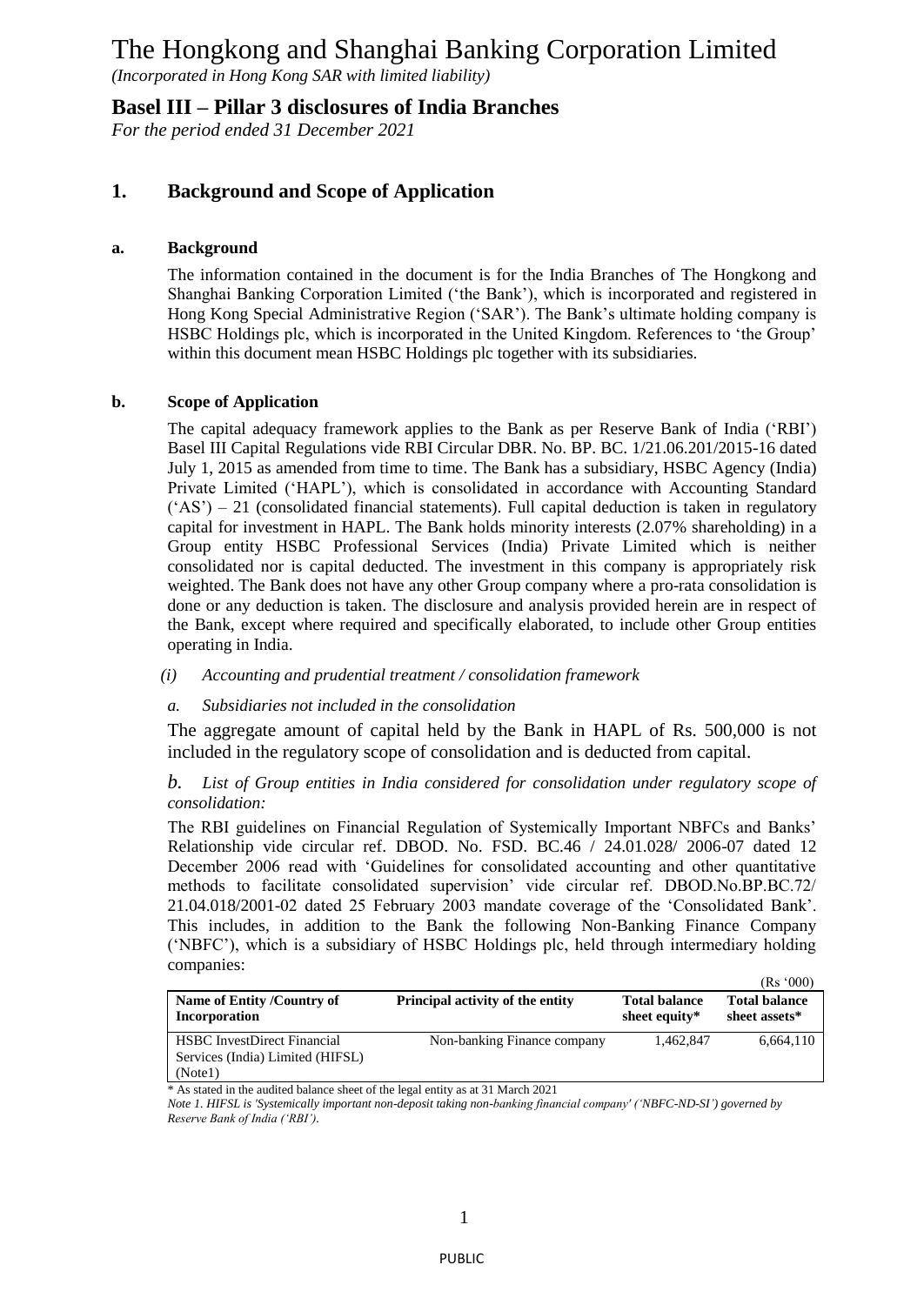*(Incorporated in Hong Kong SAR with limited liability)*

**Basel III – Pillar 3 disclosures of India Branches** *(Continued)*

*For the period ended 31 December 2021*

## **1. Background and Scope of Application** *(Continued)*

#### *b. List of Group entities in India considered for consolidation under regulatory scope of consolidation: (Continued)*

As prescribed in the above guidelines, the Bank is not required to prepare consolidated financial statements as it has no shareholding in this entity. However, HIFSL has been considered under regulatory scope of consolidation for the quantitative disclosures including that of capital adequacy computation under Basel III guidelines.

#### *(ii) Bank's total interest in insurance entities*

The Bank has no interest in any of the insurance entities of the Group.

*(iii) List of Group entities in India not considered for consolidation both for accounting and regulatory scope of consolidation:*

|                                                                                             |                                                                    |                                            | (Rs'000)                              |
|---------------------------------------------------------------------------------------------|--------------------------------------------------------------------|--------------------------------------------|---------------------------------------|
| <b>Name of Entity /Country</b><br>of Incorporation                                          | Principle activity of the entity                                   | <b>Total balance</b><br>sheet equity*      | <b>Total balance</b><br>sheet assets* |
| <b>HSBC</b> Asset Management<br>(India) Private Limited                                     | Asset management/portfolio<br>management                           | 615,909                                    | 1,978,180                             |
| <b>HSBC</b> Electronic Data<br>Processing (India) Private<br>Limited                        | Back office / data processing / call<br>centre activities          | 3,554,678                                  | 31,033,280                            |
| <b>HSBC</b> Global Shared<br>Services (India) Private<br>Limited                            | Under liquidation                                                  |                                            |                                       |
| HSBC InvestDirect (India)<br>Limited                                                        | Holding company for HSBC<br><b>InvestDirect Group</b>              | 709,544                                    | 5,238,291                             |
| <b>HSBC</b> InvestDirect<br>Employees' Welfare Trust                                        | Non-operating company                                              | 15                                         | 18,573                                |
| <b>HSBC</b> InvestDirect Sales<br>& Marketing (India)<br>Limited                            | Non-operating company                                              | 1,000                                      | 38,900                                |
| <b>HSBC</b> InvestDirect<br>Securities (India) Private<br>Limited.                          | Retail securities broking and related<br>activities (Discontinued) | 1,745,112                                  | 154,727                               |
| <b>HSBC</b> Professional<br>Services (India) Private<br>Limited                             | Providing internal audit services to<br>Group companies            | 4,838                                      | 372,978                               |
| <b>HSBC</b> Securities and<br>Capital Markets (India)<br>Private Limited                    | Stock broking and corporate<br>finance & advisory                  | Equity - 4,701,139<br>Preference - 250,000 | 8,434,254                             |
| <b>HSBC</b> Software<br>Development (India)<br>Private Limited                              | Software design, development and<br>maintenance                    | 327,264                                    | 31,962,000                            |
| Canara HSBC Oriental<br><b>Bank of Commerce Life</b><br><b>Insurance Company</b><br>Limited | Life insurance                                                     | 9,500,000                                  | 218, 124, 957                         |
| <b>HSBC GIFT City</b><br><b>International Banking Unit</b>                                  | Banking                                                            | 1,454,885                                  | 2,204,726                             |

*\* As stated in the audited balance sheet of the legal entity as at 31 March 2021*

*Note 1: The Bank does not hold any stake in the total equity of the entities mentioned above with the exception of HSBC Professional Services (India) Private Limited.*

*Note 2: Since the Bank does not hold any stake in the total equity of the entities, the same have not been considered for any regulatory treatment.*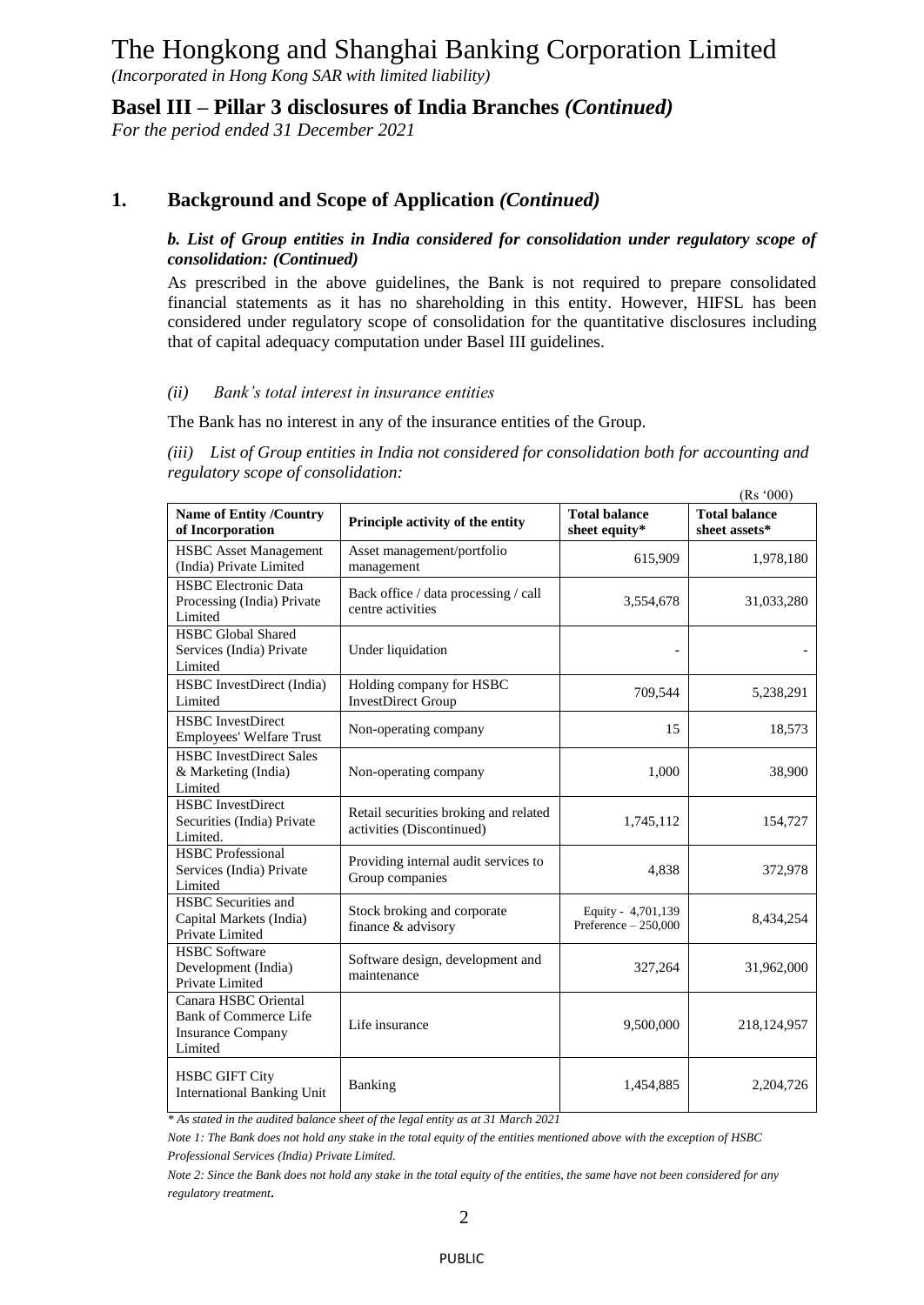*(Incorporated in Hong Kong SAR with limited liability)*

**Basel III – Pillar 3 disclosures of India Branches** *(Continued)*

*For the period ended 31 December 2021*

## **2. Capital Adequacy & Structure**

#### **a. Capital Adequacy**

The Bank's capital management framework is shaped by its structure, business model and strategic direction. The Bank carefully assesses its growth opportunities relative to the capital available to support them, particularly in light of the economic environment and tightening of regulations around capital requirements. The Bank's Executive Committee ('EXCO'), Risk Management Meeting ('RMM') and Asset-Liability Committee ('ALCO') maintains an active oversight over the Capital and Risk Management framework.

Under Pillar 1 of the RBI guidelines on Basel III, the Bank currently follows Standardised Approach for Credit Risk, Standardised Duration Approach for Market Risk and Basic Indicator Approach for Operational risk capital charge for computation and reporting capital adequacy to RBI. Further, the Bank has a comprehensive Internal Capital Adequacy Assessment Process ('ICAAP'), which covers the capital management policy of the Bank, sets the process for assessment of the adequacy of capital to meet regulatory requirements, support current and future activities and meet the Pillar I and material Pillar II risks to which the bank is exposed to. The ICAAP also involves stress testing of extreme but plausible scenarios to assess the Bank's resilience to adverse economic or political developments and resultant impact on the Bank's risk profile and capital position for current and future periods. This ensures that the bank has robust, forward looking capital planning processes that account for unique and systemic risks. Further, the bank has put in place stringent risk appetite measures as per revised RBI guidelines on Prompt Corrective Action. In addition to the above, the Bank is also subject to Capital Buffers as prescribed by RBI from time to time.

As per the transitional arrangement, at 31 December 2021, the Bank is required to maintain minimum capital requirement including capital buffers as per the table below:

| Regulatory Minimum in % as per RBI guidelines                      | As at 31 Dec 2021 |
|--------------------------------------------------------------------|-------------------|
| $(i)$ Common Equity Tier I (CET1)                                  | 5.50%             |
| (ii) Capital Conservation Buffer (CCB) - (Refer note I)            | 2.50%             |
| $(iii)$ Counter-cyclical Buffer $(CCyB)$ - (Refer note II)         |                   |
| (iv) Global Systemically Important Bank (G-SIB) - (Refer note III) | 1.98%             |
| Minimum Common Equity Tier I $(i+i i+i i)$                         | $9.98\%$          |
| <b>Minimum Tier I Capital</b>                                      | 11.48%            |
| <b>Total Minimum Capital Adequacy Ratio</b>                        | 13.48%            |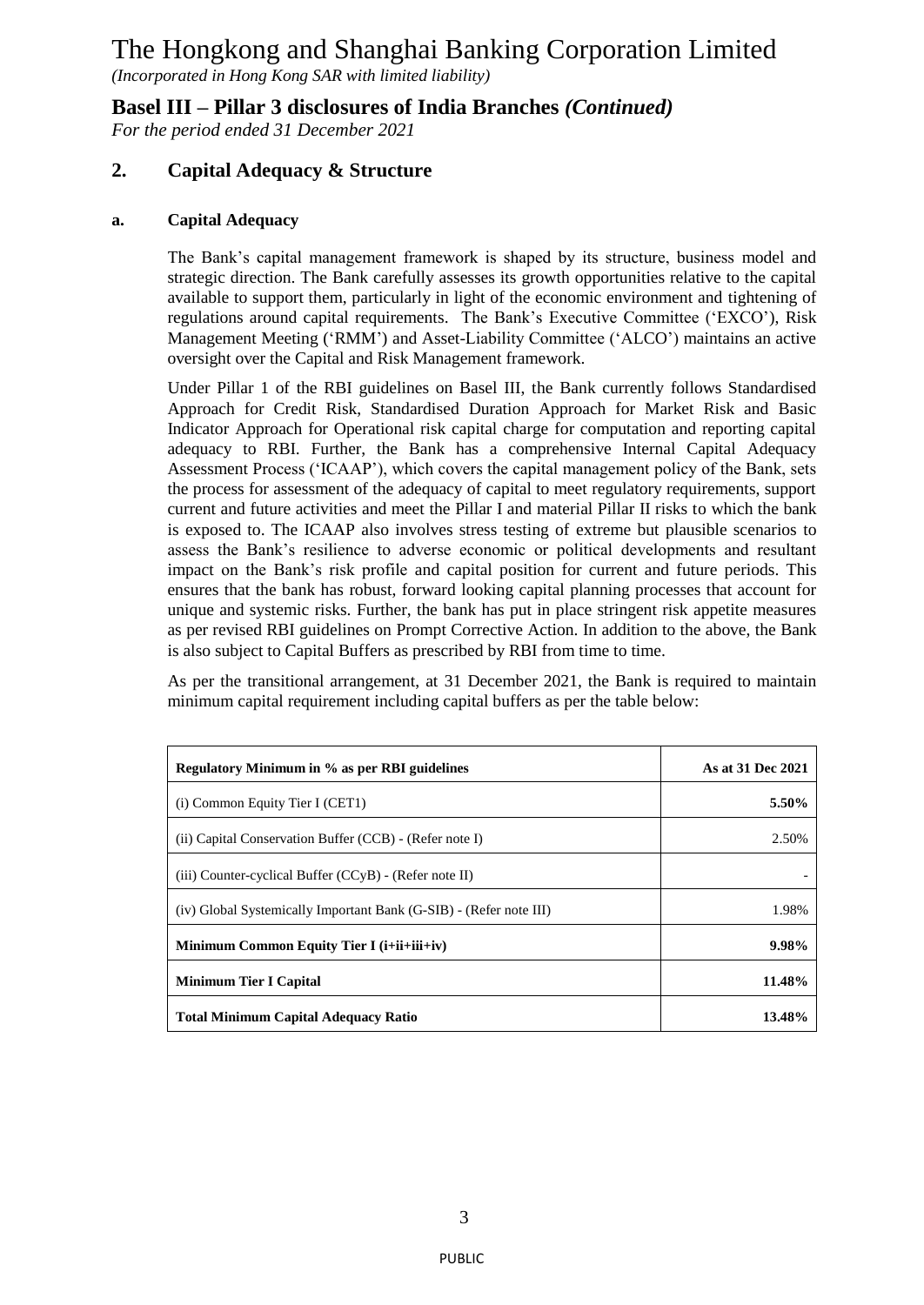*(Incorporated in Hong Kong SAR with limited liability)*

**Basel III – Pillar 3 disclosures of India Branches** *(Continued)*

*For the period ended 31 December 2021*

## **2. Capital Adequacy & Structure** *(Continued)*

#### **a. Capital Adequacy** *(Continued)*

*Notes:*

- *I. The CCB is designed to ensure that banks build up capital buffers during normal times, which can be drawn down during a stressed period. Banks in India are required to maintain a capital conservation buffer of 2.50% in a phased manner. Current CCB stands at 2.50% with effect from 01 October 2021.*
- *II. RBI issued guidelines on CCyB framework for banks in India in February 2015. The CCyB may vary from 0 to 2.5% of total RWA and the decision would normally be pre-announced with a lead time of 4 quarters. The activation of CCyB will depend upon Credit to GDP gap in India along with supplementary indicators such as Credit-Deposit ratio for a moving period of 3 years, industry outlook assessment index and interest coverage ratio. As stated by RBI in press release date April 1, 2020, a review of CCyB indicators was carried out by the RBI and it has been decided that it is not necessary to activate CCyB in India at this point in time.*
- *III. The Reserve Bank of India (RBI) released the framework on D-SIB requirements for banks operating in India in July 2014. Banks may become systemically important due to their size, cross-jurisdictional activity, complexity, interconnectedness and lack of substitutability. As per the RBI guidelines, a foreign bank having branch presence in India (such as the Bank) which is classified as Globally Systemically Important Bank (G-SIB) by Financial Stability Board (FSB), has to maintain additional CET1 capital surcharge in India as applicable to it as a G-SIB, proportionate to its Risk Weighted Assets (RWAs) in India. Accordingly, 1.98% had been added to minimum requirement towards G-SIB as of 31 Dec 2021.*

The Bank continues to monitor developments and believes that current robust capital adequacy position means the bank is well placed for continuing compliance with the Basel III framework.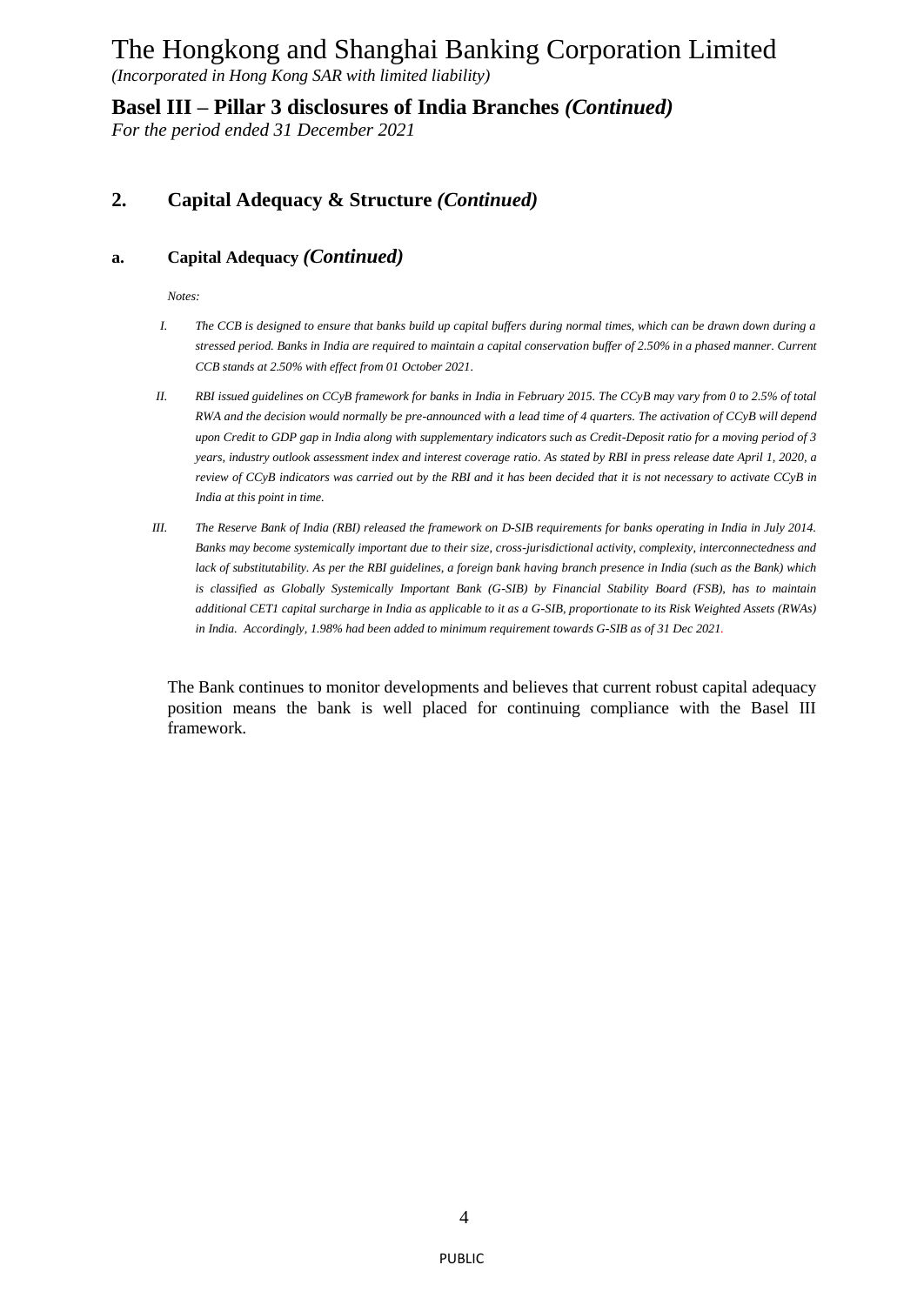*(Incorporated in Hong Kong SAR with limited liability)*

## **Basel III – Pillar 3 disclosures of India Branches** *(Continued)*

*For the period ended 31 December 2021*

## **2. Capital Adequacy & Structure** *(Continued)*

#### **b. Capital Structure**

#### *(i) Composition of Tier 1 capital for the bank*

|                                                                        |               |                   |                            | (Rs. '000)     |  |
|------------------------------------------------------------------------|---------------|-------------------|----------------------------|----------------|--|
|                                                                        |               | <b>Standalone</b> | Consolidated               |                |  |
|                                                                        | As at 31 Dec  | As at 31 March    | As at 31 Dec               | As at 31 March |  |
|                                                                        | 2021          | 2021              | 2021                       | 2021           |  |
| Capital                                                                | 44,991,660    | 44,991,660        | 46,454,507                 | 46,454,507     |  |
| <b>Eligible Reserves</b>                                               | 172,435,329   | 171,967,699       | 175,773,051                | 175, 191, 069  |  |
| Capital reserves (excl. revaluation<br>reserve)                        | 91,610,155    | 90,855,494        | 91,610,155                 | 90,855,494     |  |
| <b>Statutory Reserves</b>                                              | 76,274,208    | 76,274,208        | 76,274,208                 | 76,274,208     |  |
| <b>Specific Reserves</b>                                               | 4,075,342     | 4,075,342         | 4,075,342                  | 4,075,342      |  |
| <b>Free Reserves</b>                                                   |               |                   | 3,337,723                  | 3,223,371      |  |
| Revaluation Reserves at a discount of<br>$\overline{a}$<br>55 per cent | 475,624       | 762,655           | 475,624                    | 762,655        |  |
| <b>Less: Deductions from Tier I Capital</b>                            | (298, 230)    | (325,708)         | (304, 674)                 | (331, 738)     |  |
| Intangible asset                                                       | (131,096)     | (152,308)         | (135,000)                  | (155,708)      |  |
| Deferred Tax Asset ('DTA') (Note 1)                                    |               |                   | (2,540)                    | (2,630)        |  |
| Investment in subsidiaries in India                                    | (276)         | (275)             | (276)                      | (275)          |  |
| Debit Value Adjustments (DVA)                                          | (166, 858)    | (173, 125)        | (166, 858)                 | (173, 125)     |  |
| Defined Benefit Pension Fund Asset                                     |               |                   |                            |                |  |
| <b>Common Equity Tier I Capital</b>                                    | 217, 128, 759 | 216,633,650       | 221,922,884<br>221,313,838 |                |  |
| <b>Additional Tier I Capital</b>                                       |               |                   |                            |                |  |
| <b>Total Tier I Capital</b>                                            | 217.128.759   | 216,633,650       | 221.922.884                | 221,313,838    |  |
|                                                                        |               |                   |                            |                |  |

*Note 1: For Standalone, as per RBI guidelines as on 01 March 2016, DTA which was deducted from CET1 capital, can be recognised in the CET1 up to a limit of 10% of Bank's CET1 capital (after application of regulatory adjustments mentioned in RBI Master Circular on Basel-III Capital Regulations dated 01 July 2015.). Accordingly, DTA of Rs. 3,896,106 ('000) (previous year: Rs. 3,896,106 ('000)) is not deducted.*

#### *(ii) Tier 2 capital for the bank*

(Rs. '000)

|                                           |                                             | <b>Standalone</b> |                   | <b>Consolidated</b>    |  |
|-------------------------------------------|---------------------------------------------|-------------------|-------------------|------------------------|--|
|                                           | As at 31 March<br>As at 31 Dec 2021<br>2021 |                   | As at 31 Dec 2021 | As at 31 March<br>2021 |  |
| <b>General Loss Provisions</b>            | 10,343,982                                  | 8,198,485         | 10,344,566        | 8,199,082              |  |
| Other Eligible Reserves                   | 2,700,287                                   | 2,700,287         | 2,700,287         | 2,700,287              |  |
| <b>Investment Fluctuation</b><br>Reserves | 16,699,040                                  | 16,699,040        | 16,699,040        | 16,699,040             |  |
| <b>Total Tier II Capital (Note 1)</b>     | 29,743,309                                  | 27,597,812        | 29,743,893        | 27,598,409             |  |

*Note 1: There is no debt capital instrument and subordinated debt outstanding as at 31 Dec 2021 (previous year: Nil) included in Tier II Capital.*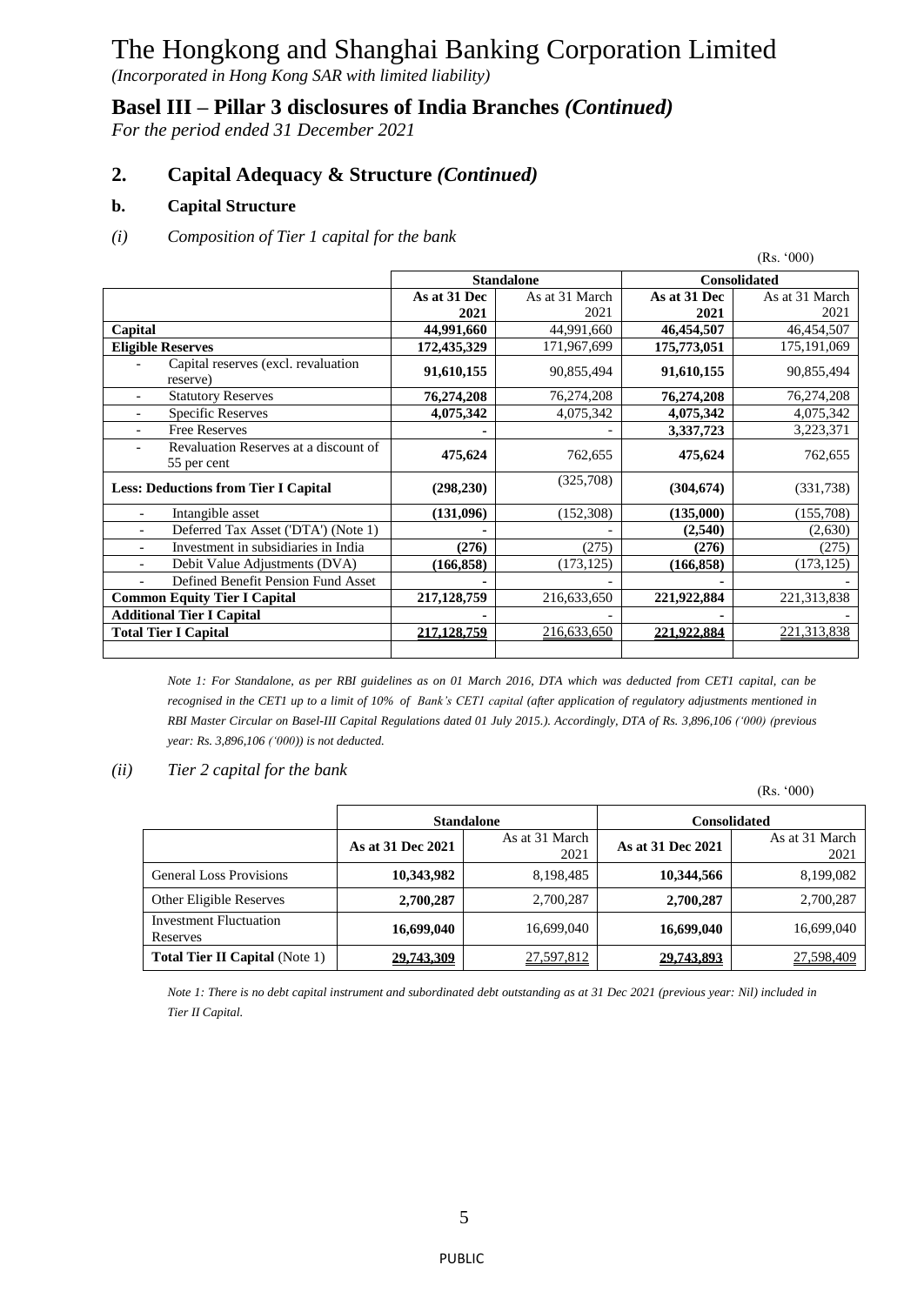*(Incorporated in Hong Kong SAR with limited liability)*

**Basel III – Pillar 3 disclosures of India Branches** *(Continued)*

*For the period ended 31 December 2021*

## **2. Capital Adequacy & Structure** *(Continued)*

#### **b. Capital Structure** *(Continued)*

- *(iii) Capital requirements for Credit Risk, Market Risk and Operational Risk*
	- *- Standalone and Consolidated*

|                                                             |               |                   |               | (Rs'000)            |
|-------------------------------------------------------------|---------------|-------------------|---------------|---------------------|
|                                                             |               | <b>Standalone</b> |               | <b>Consolidated</b> |
|                                                             | As at 31 Dec  | As at 31 March    | As at 31 Dec  | As at 31 March      |
|                                                             | 2021          | 2021              | 2021          | 2021                |
| I. Capital required for Credit Risk                         | 157,255,383   | 131,068,627       | 158, 185, 143 | 131,983,540         |
| - For portfolios subject to Standardised<br>approach        | 157,255,383   | 131,068,627       | 158, 185, 143 | 131,983,540         |
|                                                             |               |                   |               |                     |
| <b>II. Capital required for Market Risk</b>                 | 39,120,699    | 32,967,887        | 39,120,699    | 32,967,887          |
| (Standard Duration Approach)                                |               |                   |               |                     |
| - Interest rate risk                                        | 31,781,698    | 24,690,224        | 31,781,698    | 24,690,224          |
| - Foreign exchange risk                                     | 3,336,300     | 3,163,050         | 3,336,300     | 3,163,050           |
| - Equity risk                                               | 706,025       | 669,362           | 706,025       | 669,362             |
| - Securitisation exposure                                   | 3,296,676     | 4,445,251         | 3,296,676     | 4,445,251           |
| <b>III.</b> Capital required for Operational<br><b>Risk</b> | 23,037,080    | 18,867,492        | 23,037,080    | 18,867,492          |
| (Basic Indicator Approach)                                  |               |                   |               |                     |
| Total capital requirement $(I + II + III)$                  | 219,413,162   | 182,904,006       | 220,342,922   | 183,818,919         |
| <b>Total capital funds of the Bank</b>                      | 246,872,068   | 244,231,462       | 251,666,777   | 248,912,247         |
| Total risk weighted assets                                  | 1,627,694,081 | 1,431,173,755     | 1,633,892,480 | 1,437,273,176       |
| Total capital ratio                                         | 15.17%        | 17.07%            | 15.40%        | 17.32%              |
| <b>Common Equity Tier I Capital Ratio</b>                   | 13.34%        | 15.14%            | 13.58%        | 15.40%              |
| Tier I capital ratio                                        | 13.34%        | 15.14%            | 13.58%        | 15.40%              |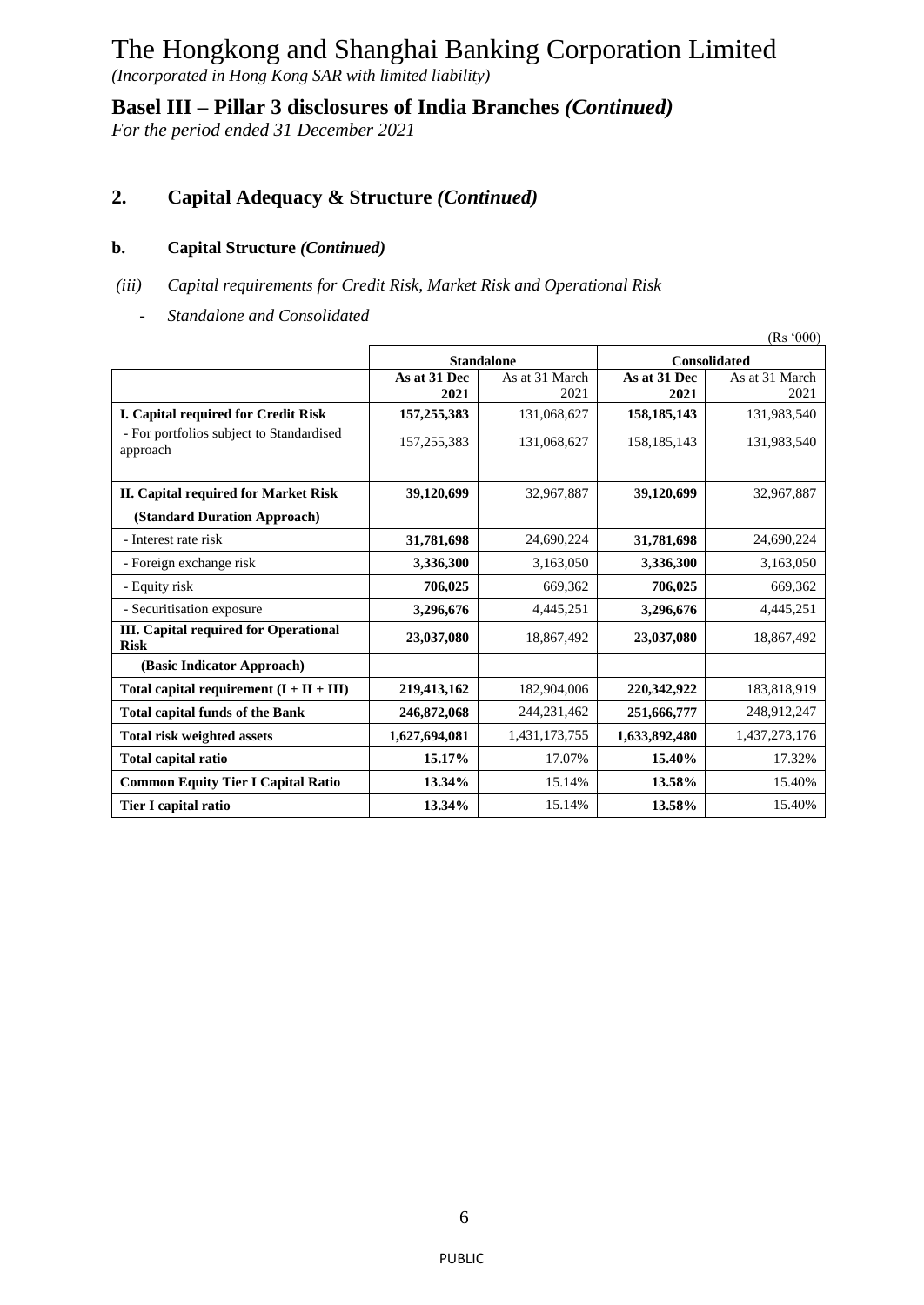*(Incorporated in Hong Kong SAR with limited liability)*

**Basel III – Pillar 3 disclosures of India Branches** *(Continued)*

*For the period ended 31 December 2021*

## **3. Credit risk**

#### **a. General**

Credit Risk is the risk of financial loss if a customer or counterparty fails to meet an obligation under a contract. It arises principally from direct lending, trade finance, marked-to-market exposure from derivative contracts and certain off-balance sheet products such as guarantees and from the Bank's holdings of assets in the form of debt securities.

The principal objectives of our credit risk management function are:

- to maintain a strong culture of responsible lending, and a robust credit risk policy and control framework;
- to both partner and challenge our businesses in defining, implementing and continually reevaluating our credit risk appetite under actual and stress scenario conditions; and
- to ensure there is independent, expert scrutiny of credit risks, their costs and their mitigation.

#### **Strategy and Processes**

HSBC Holdings plc formulates high-level risk management policies for the HSBC Group entities worldwide. The Bank has also formulated local credit guidelines consistent with HSBC policy and RBI guidelines. The Bank's risk management policies and procedures are subject to a high degree of oversight and guidance to ensure that all types of risk are systematically identified, measured, analyzed and actively managed. The Bank remains a full service bank, servicing all major business groups- Global Banking and Markets (GBM), Commercial Banking (CMB) and Wealth and Personal Banking (WPB).

The Bank has standards, policies and procedures dedicated to the sanctioning, monitoring and management of various risks, which include the following:

- The Board of The Hongkong and Shanghai Banking Corporation Limited in Hong Kong SAR (HBAP) has established the India Executive Committee (EXCO) to assist the Board in the running of the Bank. The EXCO is authorized to exercise all the powers, authorities and discretions of the HBAP on the management and day to day running of the Bank, in accordance with the policies and directions set by the Board from time to time. EXCO approves all the policies including credit policies. A Risk Management Meeting (RMM) consisting of senior executives, reviews overall portfolio risks and key risks faced by the bank in India on a monthly basis.
- Wholesale Credit and Market Risk Management (WMR) independently assesses the credit profile of the customer and the applications are then approved in the committee. All the credit proposals in wholesale banking are approved by Credit Committee. There are eight levels of credit committees, each with different membership and approval authorities, depending on the size and complexities of the proposal. The WMR function has the responsibility of setting and managing strategy, policy, appetite, expectations and standards for wholesale credit and market risk.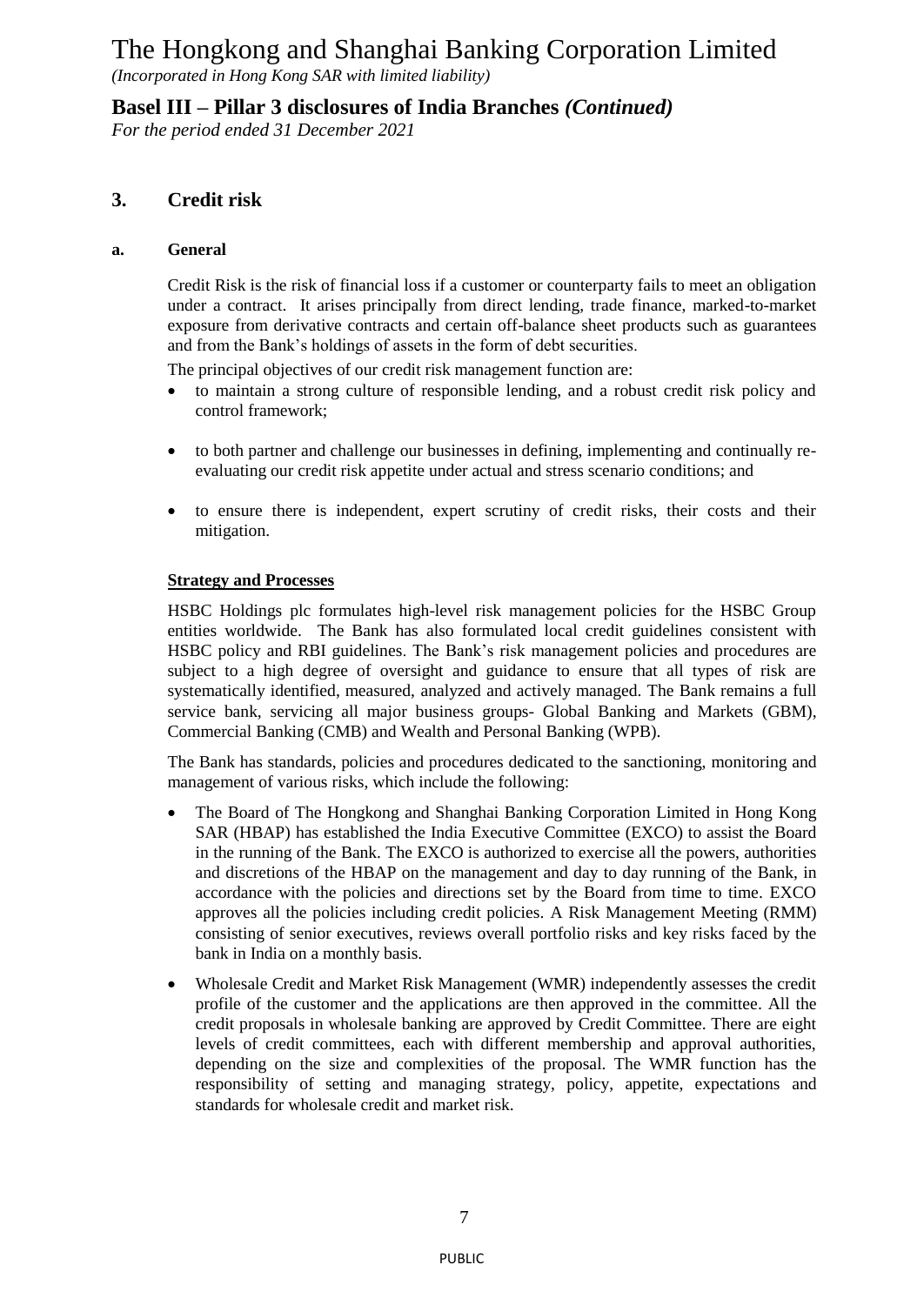*(Incorporated in Hong Kong SAR with limited liability)*

**Basel III – Pillar 3 disclosures of India Branches** *(Continued)*

*For the period ended 31 December 2021*

## **3. Credit risk** *(Continued)*

#### **a. General** *(Continued)*

#### **Strategy and Processes** *(Continued)*

- The WPB Risk function is responsible for monitoring the quality of the Wealth and Personal Banking lending portfolio. For retail lending, INM has developed credit application scorecards (which make use of statistical models & historical data) and defined policy parameters to assess the borrowers. The Bank also deploys other tools like external verifications, negative customer database search & most importantly credit bureau checks through the Credit Information Bureau (India) Limited (CIBIL). Policy rules are built into the system to enable online checks. This may also be supplemented with judgmental lending as appropriate. The judgmental aspect tries to identify the financial strength, ability and intentions of borrowers for repayment.
- WPB Credit Control Services (CCS) manages the First Line of Defense (FLOD) activities i.e. Underwriting and Collections. CCS at an entity level reports into the WPB Chief Operating Office and functionally into the Regional CCS structure. CCS underwriting team decisions cases within the approved policy parameters whereas exceptions / deviations in policy (ELA) and/or basis the exposure, cases are further recommended to the respective Credit Committees for review and decisioning.
- For retail risk, the INM WPB Risk and Acquisition and Account Risk Management Team reviews and communicates the various internal risk policies. The RRPs (Risk reward program) defines the product parameters for WPB.
- All material risks are covered under robust framework for Risk Appetite Statements (RAS) and Risk Tolerance triggers. The Risk Management Meeting reviews and regularly monitors the compliance with RAS. The Bank has stipulated Credit Risk Appetite and tolerance triggers for asset quality, impairments, risk weighted assets, risk adjusted returns and concentration risks.
- The bank has various policies to support the management of the wholesale credit risk. Some of the key policies are highlighted below:
- Designing of comprehensive credit risk policies for management of Exposure norms and Country Risk Plan. These policies delineate the Bank's risk appetite and maximum permissible exposures to individual customers, customer groups, industries, sensitive sectors and other forms of credit risk concentrations.
- The bank also has comprehensive policies for valuation, end use monitoring, real estate exposures, management of intra-group exposures, provisioning, distressed assets and recovery and sale of NPA.
- The bank has sustainability risk policies to ensure management of repuatation risk in high risk sectors.
- Stress Testing Policy & Framework for rigorous risk specific and Enterprise-wide stress testing and reporting is used to assess the credit risk on the portfolio.
- Managing exposures to debt securities by establishing controls in respect of the liquidity of securities held for trading and setting issuer limits for financial investments. Separate portfolio limits are established for asset-backed securities and similar instruments.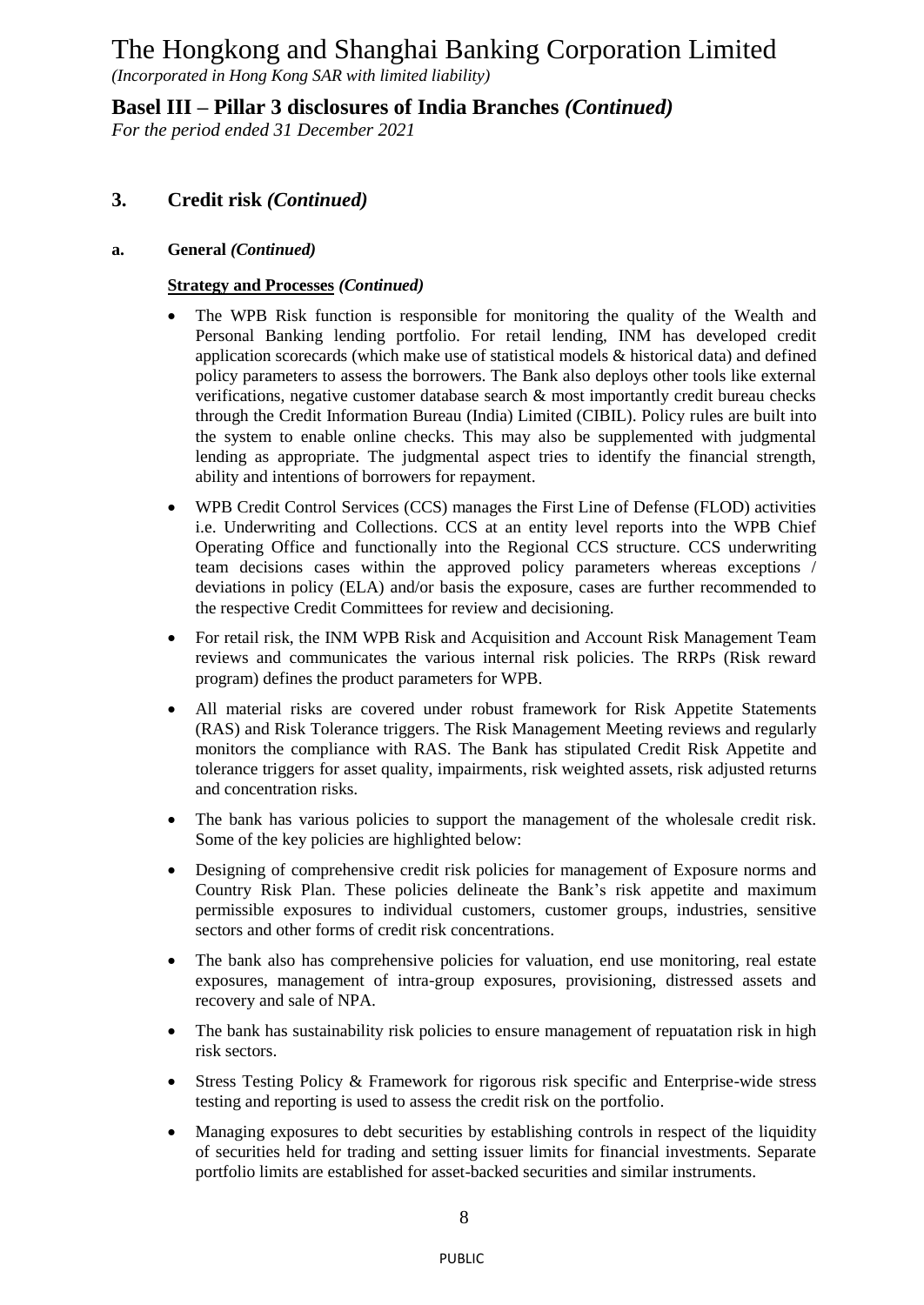*(Incorporated in Hong Kong SAR with limited liability)*

**Basel III – Pillar 3 disclosures of India Branches** *(Continued)*

*For the period ended 31 December 2021*

## **3. Credit risk** *(Continued)*

#### **a. General** *(Continued)*

#### **Strategy and Processes** *(Continued)*

- Controlling of cross-border exposures to manage country and cross-border risk through the imposition of country limits with sub-limits by maturity and type of business.
- Maintaining and developing HSBC's risk rating framework and systems to classify exposures meaningfully and facilitate focused management of the risks involved. Rating methodologies are based upon a wide range of financial analytics together with market data-based tools, which are core inputs to the assessment of customer risk. For larger facilities, while full use is made of automated risk rating processes, the ultimate responsibility for setting risk ratings rests with the final approving executive. Risk grades are reviewed frequently and amendments, where necessary, are implemented promptly.

#### **Structure and Organisation**

The Risk function is responsible for the quality and performance of its credit portfolios and for monitoring and controlling all credit risks in its portfolios.

Credit underwriting is processed at different levels (country, region, Group) depending on size and complexity of proposals and by different teams (FIs / Corporate / Trade / Cross-Border Approvals). Credit approval authorities are delegated from the Chief Risk Officer at the Regional Head Office in Hong Kong to the CEO, India and the CRO, India. The CRO in India maintains a functional reporting line to the CRO in Hong Kong. All the credit proposals in wholesale banking are approved by Credit Committee as delegated by the CRO. There are eight levels of credit committees, each with different membership and approval authorities, depending on the size and complexities of the proposal. For Retail, EXCO will delegate lending authority to the Retail Credit Committees and delegate lending authority at a 'band' level to WPB officers. WPB Risk Head will communicate the EXCO delegated limits to individual WPB officers For certain customer types, the approval is granted either ASP Risk/ Group Risk basis the recommendation of India WMR. Relationship management of problem accounts or downgrades in certain internal ratings are transferred to LMU (Loan Management Unit) within Risk.

#### **Scope and nature of risk reporting***,* **measurement, monitoring and mitigation**

The Bank manages and directs credit risk management systems initiatives. HSBC has constructed a centralized database covering substantially all of the Group's direct lending exposures, to deliver an increasingly granular level of management reporting.

The Bank performs regular reporting on its credit risk portfolio (wholesale & retail), to include information on large credit exposures, concentrations, industry exposures, levels of impairment provisioning, delinquencies, LTVs and country exposures to various internal governance forums. The analysis of the portfolio is also presented to the RMM monthly.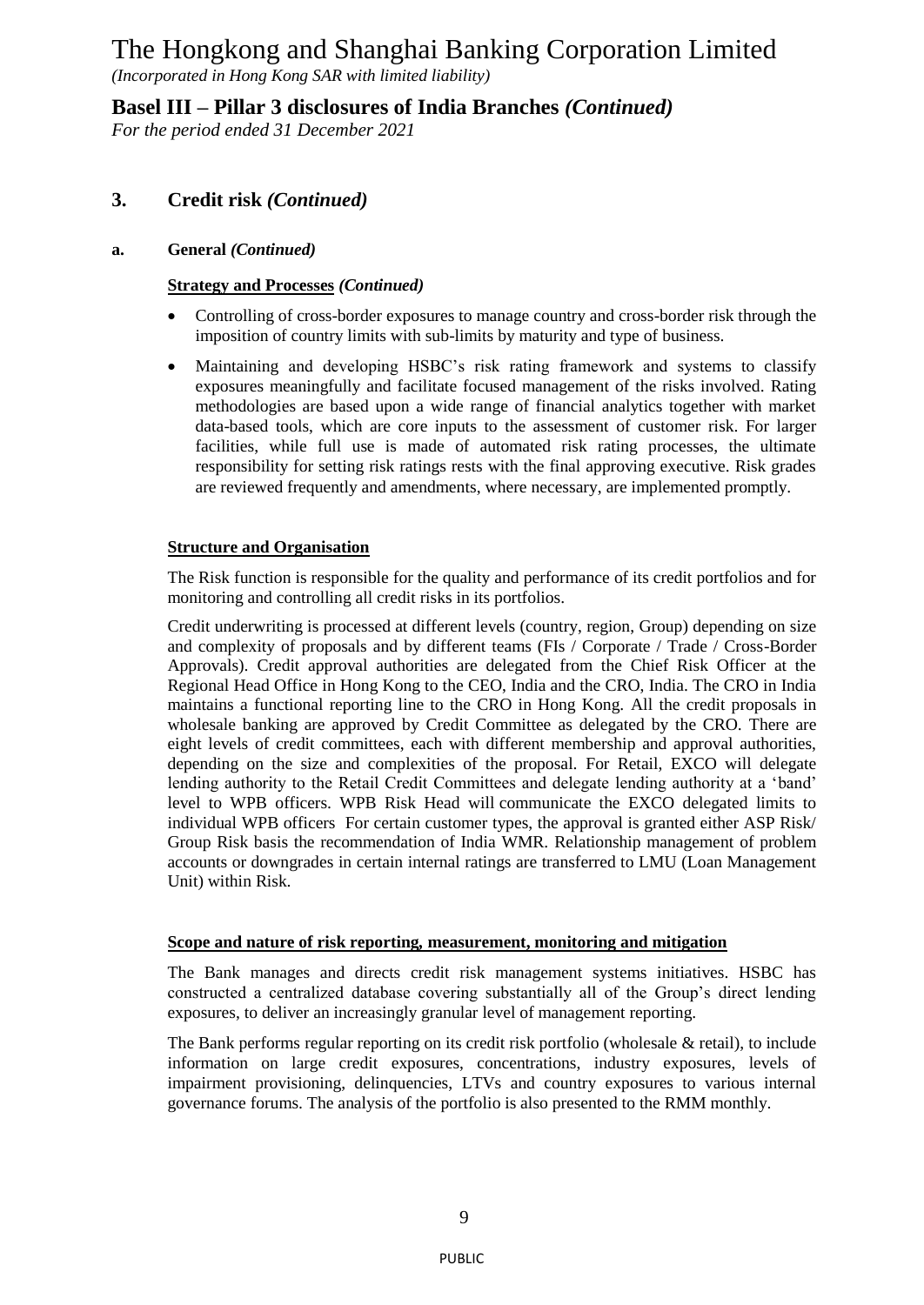*(Incorporated in Hong Kong SAR with limited liability)*

**Basel III – Pillar 3 disclosures of India Branches** *(Continued)*

*For the period ended 31 December 2021*

### **3. Credit risk** *(Continued)*

#### **a. General** *(Continued)*

#### **Non-performing advances**

Non-performing advances are identified by periodic appraisals of the portfolio by management or in accordance with RBI guidelines, whichever is earlier.

Specific provisions are made on a case by case basis based on management's assessment of the degree of impairment of the advances (including mortgage loans but excluding other homogeneous retail loans), subject to the minimum provisioning levels prescribed by the RBI. Where there is no longer any realistic prospect of recovery, the outstanding advance is written off.

Subject to the minimum provisioning levels prescribed by the RBI, provision on homogeneous loans relating to retail business (excluding mortgage loans) are assessed on a portfolio basis using the historical loss or net flow rate methods.

#### **b. Quantitative disclosures for portfolios under the Standardised approach**

#### *(i) Total gross credit risk exposures by geography for the Bank*

|              |                   |                       | (Rs'000)                   |
|--------------|-------------------|-----------------------|----------------------------|
|              | Fund based Note 1 | Non fund based Note 2 | As at 31 Dec 2021<br>Total |
| Overseas     |                   |                       |                            |
| Domestic     | 1,552,646,520     | 738,697,609           | 2,291,344,129              |
| <b>Total</b> | 1,552,646,520     | 738,697,609           | 2,291,344,129              |

(Rs '000)

|          |                   |                            | As at 31 March 2021 |
|----------|-------------------|----------------------------|---------------------|
|          | Fund based Note 1 | Non fund based $^{Note 2}$ | Total               |
| Overseas |                   |                            |                     |
| Domestic | 1,468,725,351     | 729,247,185                | 2,197,972,536       |
| Total    | 1,468,725,351     | 729,247,185                | 2,197,972,536       |
|          |                   |                            |                     |

 *Note 1: Amount represents funded exposure before credit risk mitigants.*

 *Note 2: Amount represents non-funded exposure after applying credit conversion factor and before credit risk mitigants*.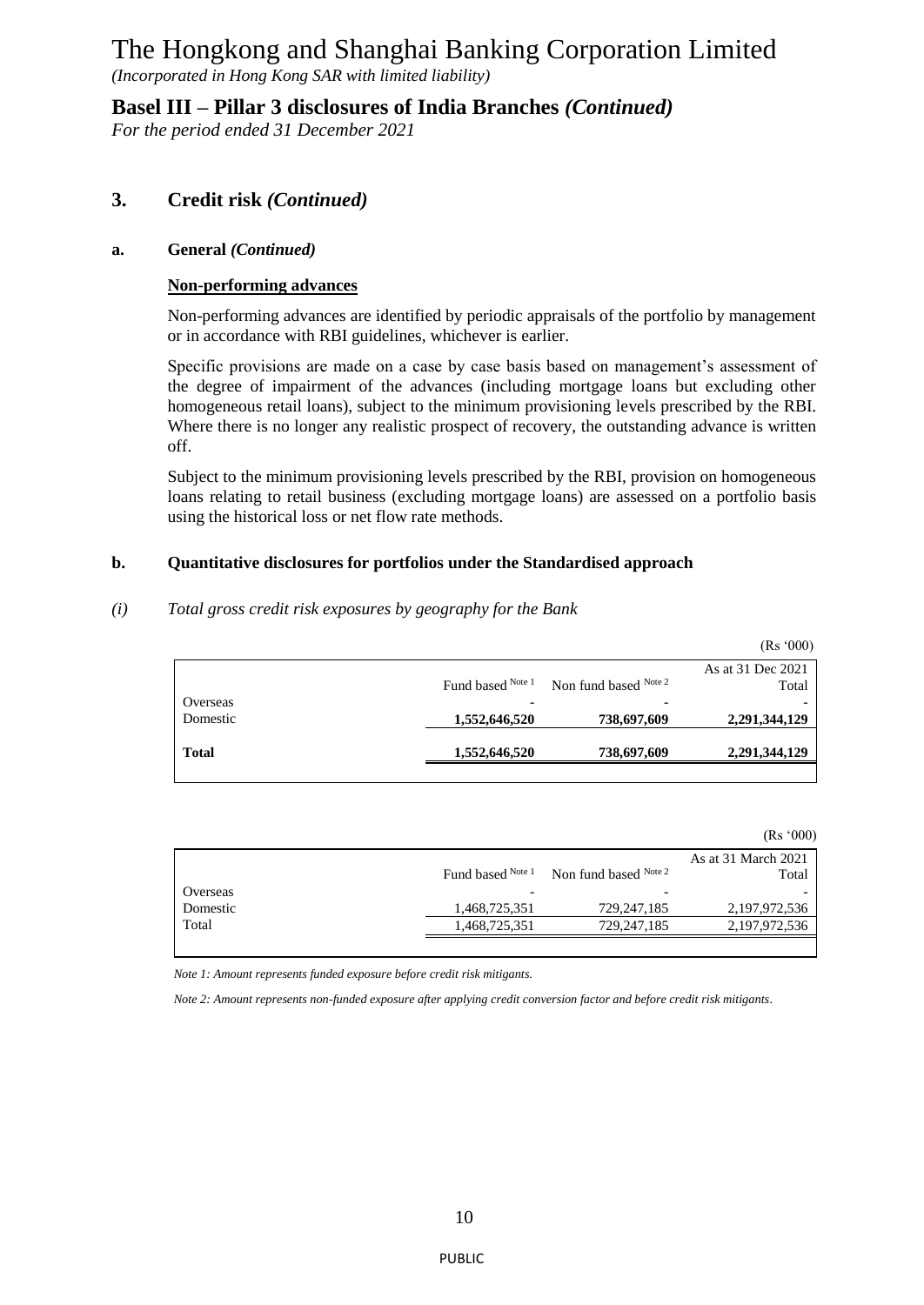*(Incorporated in Hong Kong SAR with limited liability)*

**Basel III – Pillar 3 disclosures of India Branches** *(Continued)*

*For the period ended 31 December 2021*

## **3. Credit risk** *(Continued)*

#### **b. Quantitative disclosures for portfolios under the standardized approach** *(Continued)*

*(ii) Industry type distribution of exposures for the Bank as at 31 Dec 2021*

|                                                             |               |                   | (Rs'000)      |
|-------------------------------------------------------------|---------------|-------------------|---------------|
| <b>Industry</b>                                             | <b>Funded</b> | <b>Non Funded</b> | <b>Total</b>  |
| <b>Mining and Quarrying</b>                                 |               | 2,205,934         | 2,205,934     |
| <b>Food Processing</b>                                      | 10,609,890    | 3,794,874         | 14,404,764    |
| Beverages (excluding Tea & Coffee) and Tobacco              | 2,546,411     | 564,282           | 3,110,693     |
| <b>Textiles</b>                                             | 12,755,934    | 4,207,541         | 16,963,475    |
| <b>Leather and Leather products</b>                         | 232,951       | 77,170            | 310,121       |
| <b>Wood and Wood Products</b>                               | 1,528,255     | 355,990           | 1,884,245     |
| <b>Paper and Paper Products</b>                             | 3,764,406     | 452,030           | 4,216,436     |
| Petroleum (non-infra), Coal Products (non-mining)           |               |                   |               |
| and Nuclear Fuels                                           |               | 201,780           | 201,780       |
| <b>Chemicals and Chemical Products (Dyes, Paints, etc.)</b> | 41,661,456    | 52,139,692        | 93,801,148    |
| <b>Rubber, Plastic and their Products</b>                   | 22,374,439    | 5,437,262         | 27,811,701    |
| Glass & Glassware                                           | 476,329       | 1,297,519         | 1,773,848     |
| <b>Cement and Cement Products</b>                           | 8,485,565     | 5,042,032         | 13,527,597    |
| <b>Basic Metal and Metal Products</b>                       | 19,845,602    | 13,095,966        | 32,941,568    |
| <b>All Engineering</b>                                      | 31,556,100    | 62,982,336        | 94,538,436    |
| <b>Vehicles, Vehicle Parts and Transport Equipments</b>     | 27, 212, 734  | 21,182,095        | 48,394,829    |
| <b>Gems and Jewellery</b>                                   |               | 2,642,565         | 2,642,565     |
| Construction                                                | 9,391,720     | 21,900,647        | 31,292,367    |
| <b>Infrastructure</b>                                       | 47,886,829    | 44,741,496        | 92,628,325    |
| <b>NBFCs</b> and trading                                    | 226,332,058   | 68,171,345        | 294,503,403   |
| <b>Banking and finance</b>                                  | 623,939,310   | 150,835,055       | 774,774,365   |
| <b>Computer Software</b>                                    |               |                   |               |
| <b>Professional Services</b>                                | 2,568,254     | 18,746,732        | 21,314,986    |
| <b>Commercial Real Estate</b>                               | 57,366,431    | 175,617,935       | 232,984,366   |
| <b>Other Industries</b>                                     | 106,821,881   | 7,251,559         | 114,073,440   |
| <b>Retail</b>                                               | 54,594,438    | 62,480,677        | 117,075,115   |
|                                                             | 79,227,412    | 13,273,095        | 92,500,507    |
| Others*                                                     | 161,468,115   |                   | 161,468,115   |
| <b>Total</b>                                                | 1,552,646,520 | 738,697,609       | 2,291,344,129 |
|                                                             |               |                   |               |

*Note: Exposure is comprised of Loans & Advances, Credit equivalent of guarantees, acceptances, letters of credit, other Non-Market Related off balance sheet obligations, credit equivalent of derivative exposures, Balance with Banks and Money at call and short notice.*

*\* Others include Cash and balances with RBI, Fixed Assets and Other Assets*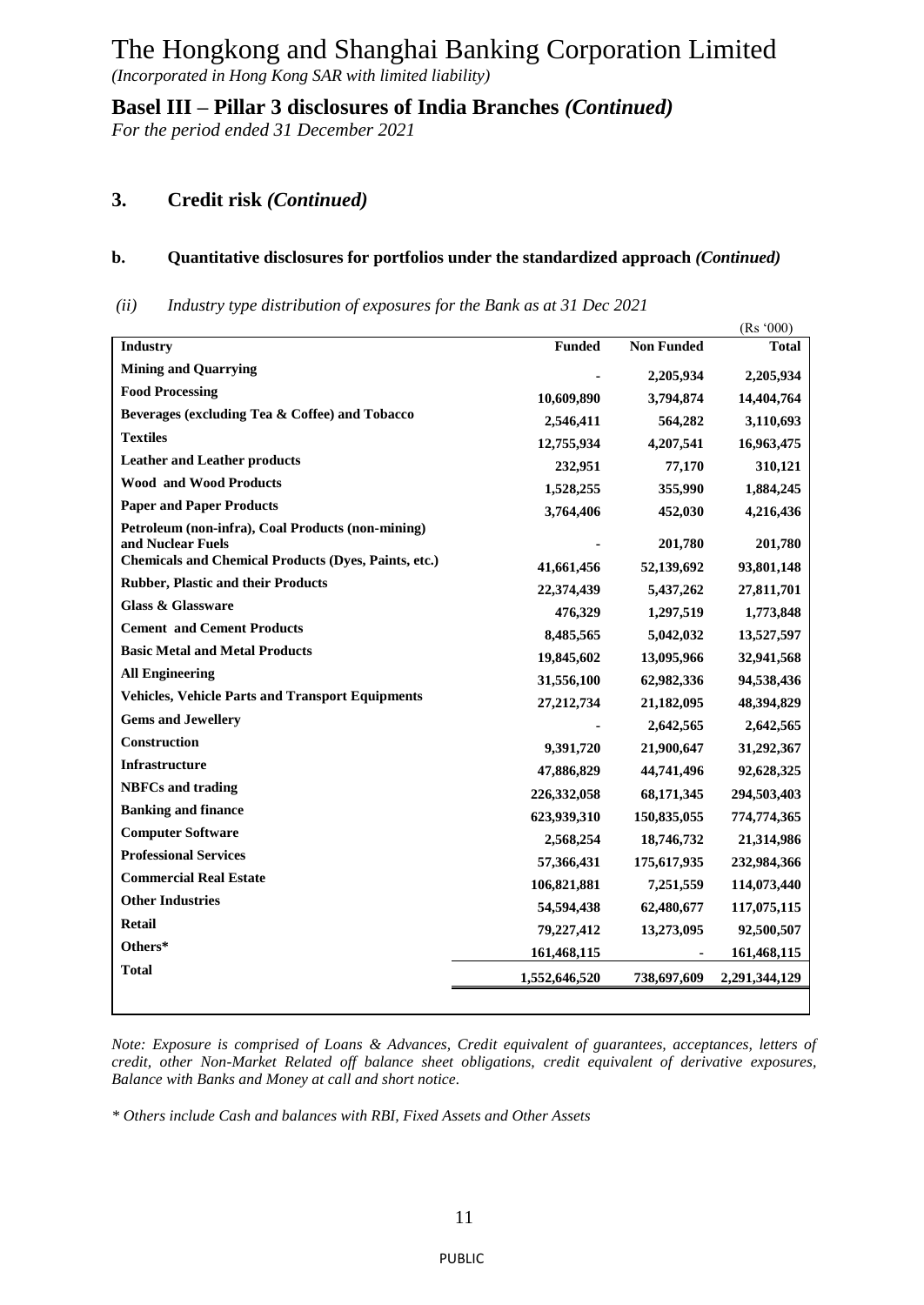*(Incorporated in Hong Kong SAR with limited liability)*

**Basel III – Pillar 3 disclosures of India Branches** *(Continued)*

*For the period ended 31 December 2021*

## **3. Credit risk** *(Continued)*

#### **b. Quantitative disclosures for portfolios under the Standardized approach** *(Continued)*

 *Industry type distribution of exposures as at 31 March 2021*

|                                                                               |               |                   | (Rs'000)      |
|-------------------------------------------------------------------------------|---------------|-------------------|---------------|
| <b>Industry</b>                                                               | <b>Funded</b> | <b>Non Funded</b> | <b>Total</b>  |
| Mining and Quarrying                                                          |               | 934               | 934           |
| Food Processing                                                               | 9,052,312     | 3,371,507         | 12,423,819    |
| Beverages (excluding Tea & Coffee) and Tobacco                                | 3,483,062     | 3,634,538         | 7,117,600     |
| Textiles                                                                      | 8,755,502     | 4,397,620         | 13,153,122    |
| Leather and Leather products                                                  | 181,423       | 41,281            | 222,704       |
| Wood and Wood Products                                                        | 1,390,984     | 305,538           | 1,696,522     |
| Paper and Paper Products                                                      | 3,148,838     | 686,247           | 3,835,085     |
| Petroleum (non-infra), Coal Products (non-mining) and<br><b>Nuclear Fuels</b> | 666,091       | 243,116           | 909,207       |
| Chemicals and Chemical Products (Dyes, Paints, etc.)                          | 37,344,422    | 49,413,306        | 86,757,728    |
| Rubber, Plastic and their Products                                            | 14,118,515    | 4,450,129         | 18,568,644    |
| Glass & Glassware                                                             | 53,182        | 1,434,167         | 1,487,349     |
| Cement and Cement Products                                                    | 6,715,890     | 3,869,816         | 10,585,706    |
| <b>Basic Metal and Metal Products</b>                                         | 24,609,149    | 13,880,469        | 38,489,618    |
| All Engineering                                                               | 35,774,227    | 60,512,936        | 96,287,163    |
| Vehicles, Vehicle Parts and Transport Equipments                              | 22,145,445    | 21,123,043        | 43,268,488    |
| Gems and Jewellery                                                            | 41            | 1,337,918         | 1,337,959     |
| Construction                                                                  | 5,556,935     | 19,965,477        | 25,522,412    |
| Infrastructure                                                                | 44,740,254    | 28,931,249        | 73,671,503    |
| NBFCs and trading                                                             | 152,317,399   | 51,845,338        | 204, 162, 737 |
| Banking and finance                                                           | 591,764,084   | 167,746,937       | 759,511,022   |
| Computer Software                                                             | 1,156,461     | 20,120,988        | 21,277,449    |
| Professional Services                                                         | 37,784,164    | 201, 281, 385     | 239,065,550   |
| <b>Commercial Real Estate</b>                                                 | 134,943,772   | 2,985,971         | 137,929,744   |
| Other Industries                                                              | 97,618,187    | 54,276,954        | 151,895,141   |
| Retail                                                                        | 79,006,378    | 13,390,320        | 92,396,699    |
| Others*                                                                       | 156,398,633   |                   | 156,398,633   |
| Total                                                                         | 1,468,725,351 | 729,247,185       | 2,197,972,536 |
|                                                                               |               |                   |               |
|                                                                               |               |                   |               |

*\* Others include Cash and balances with RBI, Fixed Assets and Other Assets*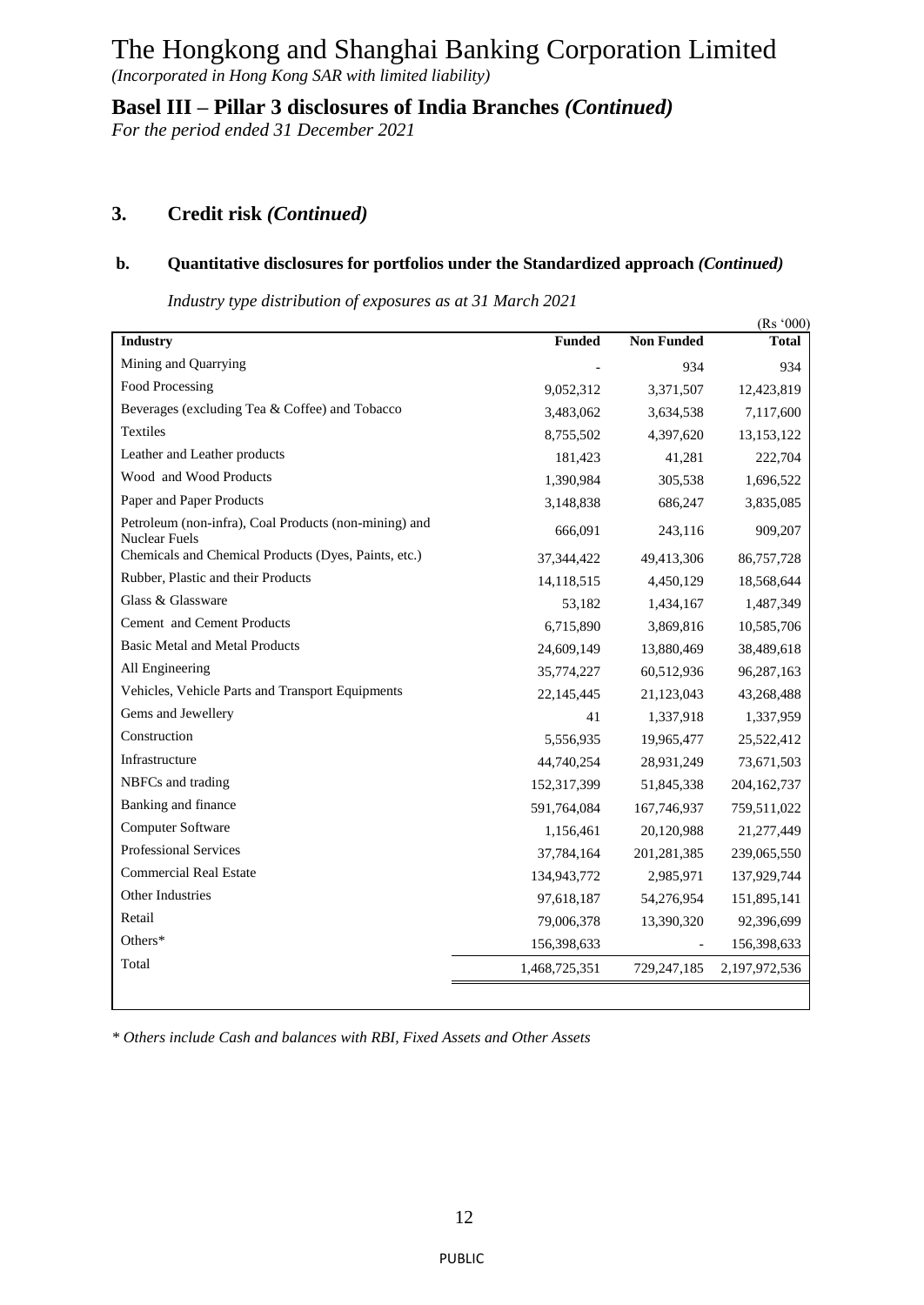*(Incorporated in Hong Kong SAR with limited liability)*

**Basel III – Pillar 3 disclosures of India Branches** *(Continued)*

*For the period ended 31 December 2021*

#### **3. Credit risk** *(Continued)*

#### **b. Quantitative disclosures for portfolios under the Standardised approach** *(Continued)*

*(iii) Residual contractual maturity breakdown of total assets for the bank*

*As at 31 Dec 2021* (Rs'000)

|                                                         | $\cosh \alpha$<br><b>balances</b><br>with RBI | <b>Balance with</b><br>Banks &<br>Money at call<br>& Short Notice | <b>Investments</b> | <b>Advances</b> | <b>Fixed</b><br><b>Assets</b> | Other<br><b>Assets</b> |
|---------------------------------------------------------|-----------------------------------------------|-------------------------------------------------------------------|--------------------|-----------------|-------------------------------|------------------------|
| 1 day                                                   | 1,499,445                                     | 7,760,774                                                         | 627,236,369        | 8,943,924       | ٠                             | 8,709,706              |
| 2 to 7 days                                             |                                               | 255, 142, 545                                                     | 88,392,949         | 4,778,229       | ٠                             | 6,040,790              |
| 8 to 14 days                                            |                                               |                                                                   | 11,563,319         | 18,806,310      | ٠                             | 1,523,748              |
| 15 to 30 days<br>31 days $\&$ upto 3                    | 21,276,054                                    | 82,926,678                                                        | 30,572,209         | 61,517,095      | ٠                             | 4,054,217              |
| months                                                  | 13,397,095                                    | 52, 217, 228                                                      | 22,041,200         | 78,350,790      |                               | 26,842,849             |
| Over 3 months and<br>upto 6 months<br>Over 6 months and | 3,927,119                                     | 15,306,548                                                        | 6,049,418          | 80, 317, 787    |                               | 14,564,448             |
| upto 1 year<br>Over 1 year and upto 3                   | 4,212,321                                     | 22,736,643                                                        | 16,609,828         | 74,361,538      |                               | 17,889,394             |
| vears<br>Over 3 years and upto                          | 7,062,700                                     | 27,527,953                                                        | 30,769,858         | 160,092,029     |                               | 47,196,392             |
| 5 years                                                 | 1,813,724                                     | 7,069,265                                                         | 8,849,747          | 144,925,416     |                               | 21,606,181             |
| Over 5 years                                            | 23,773,131                                    | 92,795,664                                                        | 5,364,744          | 130,609,403     | 7,283,428                     | 35,260,146             |
| <b>TOTAL</b>                                            | 76,961,589                                    | 563,483,298                                                       | 847,449,641        | 762,702,521     | 7,283,428                     | 183,687,871            |
|                                                         |                                               |                                                                   |                    |                 |                               |                        |

*As at 31 March 2021* (Rs'000)

Cash & balances with RBI Balance with Banks & Money at call & Short Notice Investments Advances<br>29,947,978 624,346,414 5,243,861 Fixed Assets Other Assets 1 day 12,866,176 29,947,978 624,346,414 5,243,861 - 311,694<br>2 to 7 days 162,866,176 162,269,384 79,279,688 9,252,014 - 12,432,893 2 to 7 days - 162,269,384 79,279,688 9,252,014 - 12,432,893 8 to 14 days **8** to 14 days **18,697,172** - 3,365,600 15 to 30 days 14,961,495 64,209,408 2,748,090 59,557,787 - 12,491,896 31 days & upto 3 months 10,872,896 46,662,595 39,156,635 78,470,728 - 23,108,479 Over 3 months and upto 6 months 2,919,415 12,529,089 9,741,562 82,034,688 - 25,723,309 Over 6 months and upto 1 year 2,809,858 12,058,909 31,473,922 72,921,889 - 29,278,085 Over 1 year and upto 3 years 5,646,937 30,448,994 33,789,376 145,020,614 - 66,978,313 Over 3 years and upto 5 years 3,423,709 14,693,340 5,996,407 136,396,760 - 25,057,067 Over 5 years 17,382,128 74,597,899 1,526,058 109,135,229 7,781,039 22,956,368 TOTAL 70,882,614 447,417,595 834,942,600 716,730,742 7,781,039 221,703,705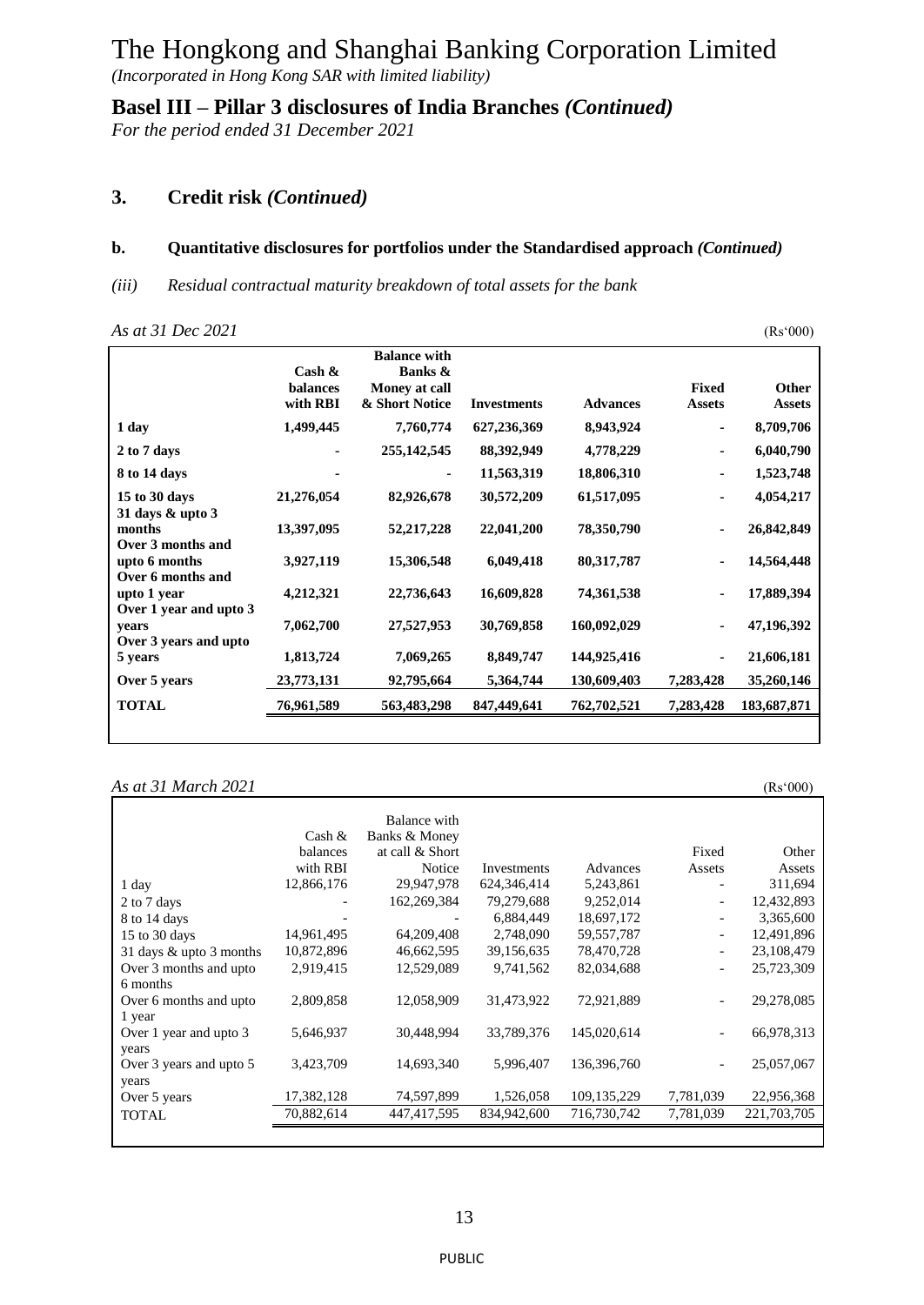*(Incorporated in Hong Kong SAR with limited liability)*

**Basel III – Pillar 3 disclosures of India Branches** *(Continued)*

*For the period ended 31 December 2021*

### **3. Credit risk** *(Continued)*

#### **b. Quantitative disclosures for portfolios under the Standardised approach** *(Continued)*

*(iv) Amount of Non-Performing Assets (NPAs) (Gross) for the bank*

|             | $\cdot$ | $\sim$ | $\overline{\phantom{a}}$ |                   | (Rs'000)          |
|-------------|---------|--------|--------------------------|-------------------|-------------------|
|             |         |        |                          | As at 31 Dec 2021 | As at 31 Mar 2021 |
| Substandard |         |        |                          | 1,571,216         | 4,742,888         |
| Doubtful 1  |         |        |                          | 1,826,261         | 1,627,210         |
| Doubtful 2  |         |        |                          | 495,946           | 403,560           |
| Doubtful 3  |         |        |                          | 1,569,431         | 1,885,817         |
| Loss        |         |        |                          | 174,259           | 466,564           |
| Total       |         |        |                          | 5,637,113         | 9,126,039         |
|             |         |        |                          |                   |                   |

#### *(v) Net NPAs*

The net NPAs are Rs. 1,101 million (previous year: Rs. 2,902 million). Please see table (vi) below.

*(vi) Movement of NPAs for the bank*

|                                    |                    |                   | (Rs'000)       |  |  |
|------------------------------------|--------------------|-------------------|----------------|--|--|
|                                    |                    | As at 31 Dec 2021 |                |  |  |
|                                    | <b>Gross NPA's</b> | <b>Provision</b>  | <b>Net NPA</b> |  |  |
| Opening balance as at 1 April 2021 | 9,126,039          | 6,223,749         | 2,902,290      |  |  |
| Additions during the period        | 2,827,577          | 1,297,898         | 1,529,679      |  |  |
| Reductions during the period       | (6,316,503)        | (2,985,073)       | (3,331,430)    |  |  |
| Closing balance as at 31 Dec 2021  | 5,637,113          | 4,536,574         | 1,100,539      |  |  |
|                                    |                    |                   |                |  |  |

|                                     |             |                      | (Rs'000)            |  |
|-------------------------------------|-------------|----------------------|---------------------|--|
|                                     |             |                      | As at 31 March 2021 |  |
|                                     | Gross NPA's | Provision<br>Net NPA |                     |  |
| Opening balance as at 1 April 2020  | 6,693,266   | 5,431,346            | 1,261,920           |  |
| Additions during the period         | 5,926,666   | 3,336,872            | 2,589,794           |  |
| Reductions during the period        | (3,493,893) | (2,544,469)          | (949, 424)          |  |
| Closing balance as at 31 March 2021 | 9.126.039   | 6.223.749            | 2.902.290           |  |
|                                     |             |                      |                     |  |

#### *(vii) NPA ratios for the bank*

|                              |          | As at 31 Dec 2021 As at 31 March 2021 |
|------------------------------|----------|---------------------------------------|
| Gross NPAs to gross advances | 0.73%    | 1.26%                                 |
| Net NPAs to net advances     | $0.14\%$ | $0.40\%$                              |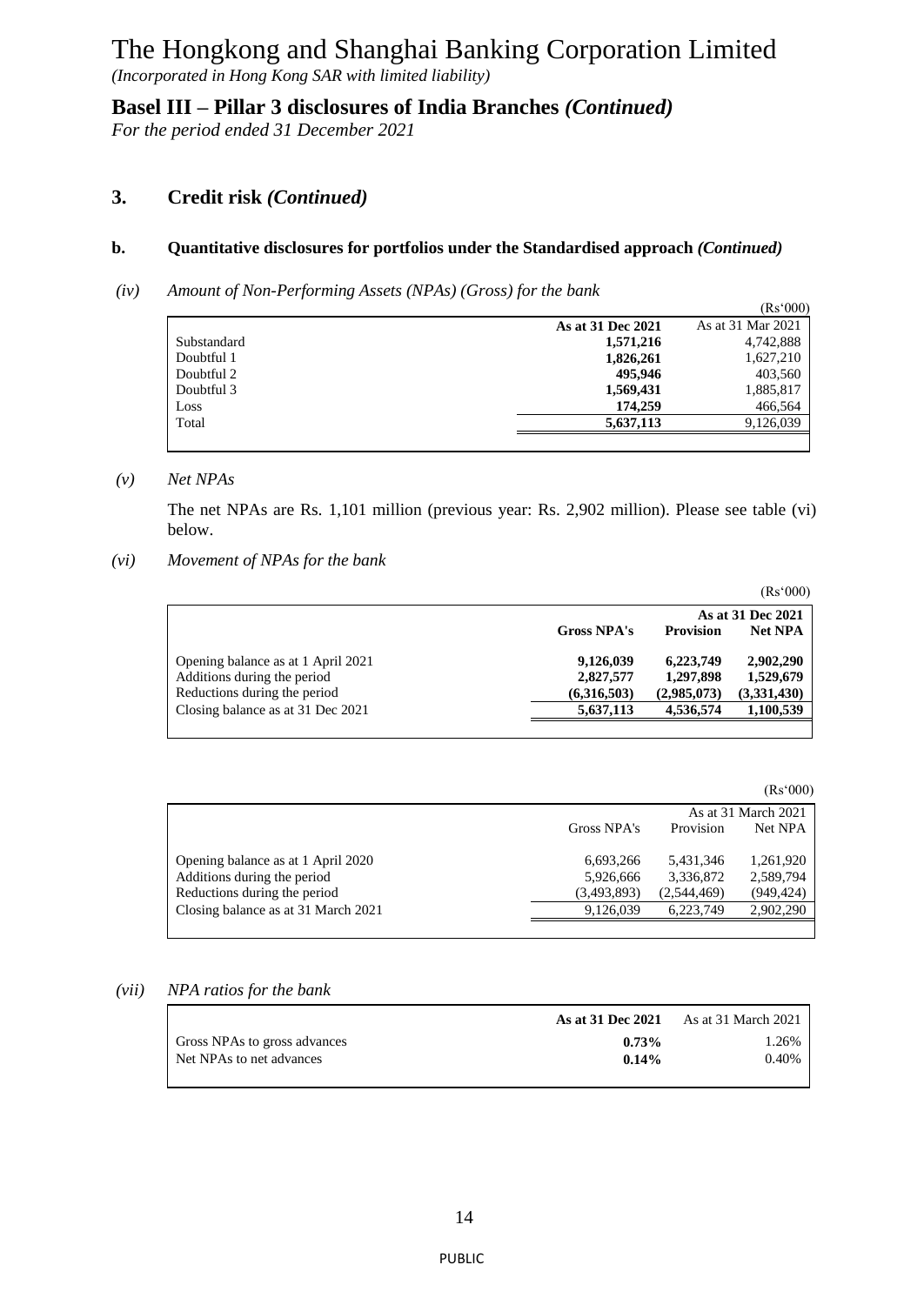*(Incorporated in Hong Kong SAR with limited liability)*

**Basel III – Pillar 3 disclosures of India Branches** *(Continued)*

*For the period ended 31 December 2021*

### **3. Credit risk** *(Continued)*

#### **b. Quantitative disclosures for portfolios under the Standardised approach** *(Continued)*

*(viii) General Provisions*

General provisions comprise of provision towards standard assets including additional provision for stressed sector, Covid-19 provision, Country Risk and Unhedged Foreign Currency Exposure (UFCE).

*(ix) Non-performing investments* 

Non-performing investments as at 31 Dec 2021 are Rs. 2 (previous year: Rs. 2). This represents preference/equity share investments which have been written down to Rs.2.

#### *(x) Movement of provisions for depreciation on investments for the bank*

|                                                 |                   | (Rs'000)          |
|-------------------------------------------------|-------------------|-------------------|
|                                                 | As at 31 Dec 2021 | As at 31 Mar 2021 |
| Opening balance                                 | 665               | 71,960            |
| Provisions during the year                      | 11,218,363        |                   |
| Write offs during the year                      |                   |                   |
| Write back of excess provisions during the year | -                 | (71,295)          |
| <b>Closing balance</b>                          | 11,219,028        | 665               |
|                                                 |                   |                   |

*(xi) Classification (by major industry) of NPA, Provision, past due loans and Specific Provision and Write off during the year for the bank*

*As at 31 Dec 2021*

|                                        |            |                          |                  |                                                        | (Rs'000)                        |
|----------------------------------------|------------|--------------------------|------------------|--------------------------------------------------------|---------------------------------|
|                                        | <b>NPA</b> | <b>Past Due</b><br>Loans | <b>Provision</b> | <b>Specific</b><br><b>Provision during</b><br>the year | Write off<br>during the<br>vear |
| 1. Agriculture                         | 870,936    | 60,433                   | 807,354          | 40                                                     |                                 |
| 2. Advances to Industries sector       | 540,573    | 556,868                  | 540,479          | 3,881                                                  | 223,205                         |
| of which:                              |            |                          |                  |                                                        |                                 |
| 2.1 Chemicals and Chemical<br>Products | 120,686    | 52,738                   | 120,786          | 1,018                                                  | 9,709                           |
| 2.2 All Engineering                    |            | 24,329                   |                  |                                                        |                                 |
| 2.3 Infrastructure                     | 134,740    |                          | 134,740          | 6                                                      |                                 |
| 2.4 Paper and Paper Products           | 281,441    | 11,696                   | 281,441          | 20                                                     |                                 |
| 2.5 Textile                            | 195        | 83,889                   |                  | 2,836                                                  | 213,489                         |
| 3. Services                            | 1,075,079  | 8,585                    | 1,086,442        | 44,891                                                 | 70,894                          |
| of which:                              |            |                          |                  |                                                        |                                 |
| 3.1 Trade                              | 948,626    | $\overline{\phantom{a}}$ | 952,747          | 37,770                                                 |                                 |
| 3.2 Commercial Real Estate             |            |                          |                  |                                                        | 70,701                          |
| 3.3 NBFC                               | 74,926     |                          | 82,133           |                                                        |                                 |
| 4. Retail                              | 3,150,526  | 1,774,302                | 2,102,299        | 1,249,086                                              | 1,882,767                       |
| Total                                  | 5,637,113  | 2,400,189                | 4,536,574        | 1,297,898                                              | 2,176,866                       |
|                                        |            |                          |                  |                                                        |                                 |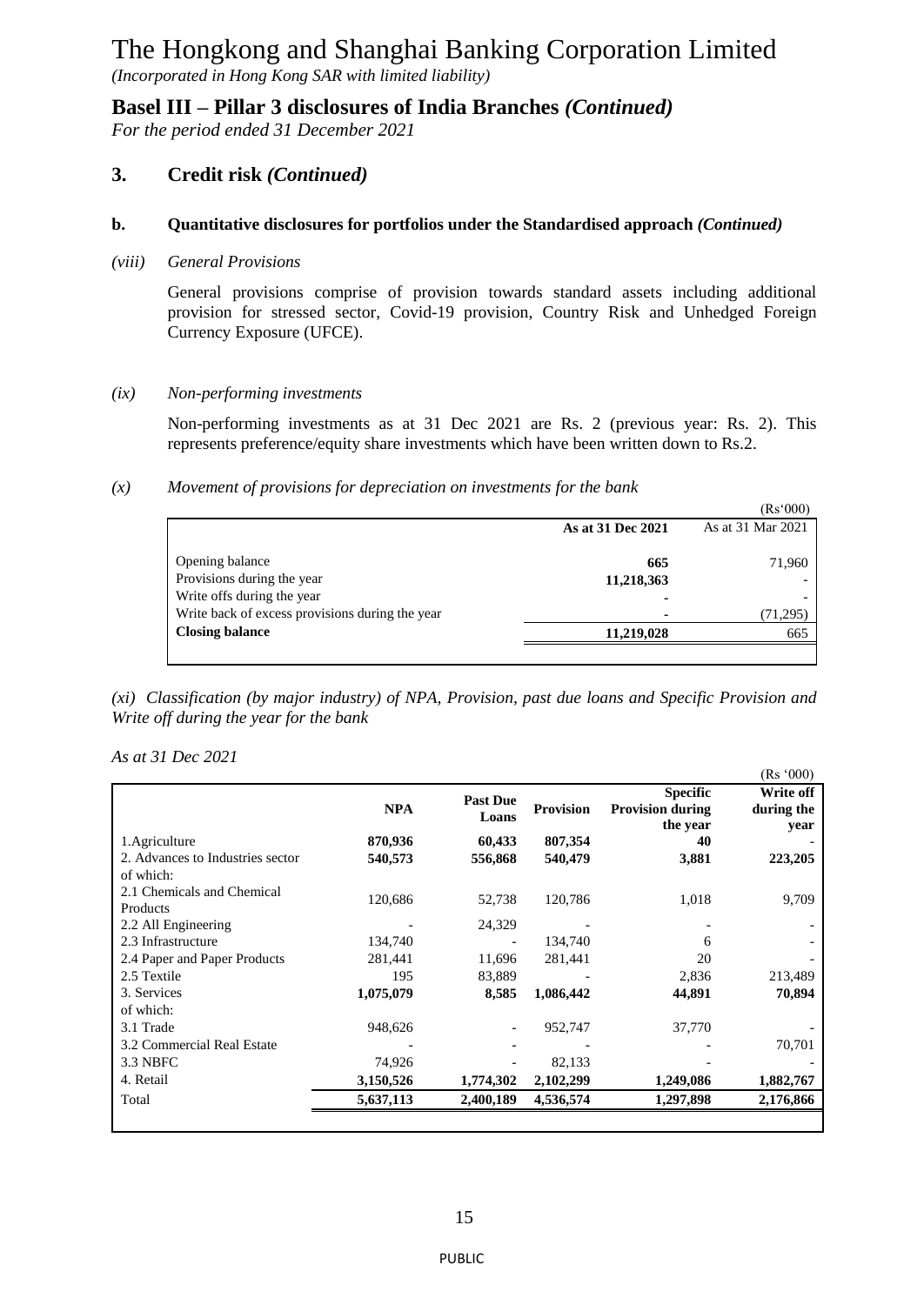*(Incorporated in Hong Kong SAR with limited liability)*

**Basel III – Pillar 3 disclosures of India Branches** *(Continued)*

*For the period ended 31 December 2021*

## **3. Credit risk** *(Continued)*

#### **b. Quantitative disclosures for portfolios under the Standardised approach** *(Continued)*

|  | As at 31 March 2021 |  |
|--|---------------------|--|
|  |                     |  |

| As at 31 March 2021                    |            |                          |                  |                                              | (Rs'000)                     |
|----------------------------------------|------------|--------------------------|------------------|----------------------------------------------|------------------------------|
|                                        | <b>NPA</b> | <b>Past Due</b><br>Loans | <b>Provision</b> | <b>Specific Provision</b><br>during the year | Write off<br>during the year |
| 1. Agriculture                         | 871,655    |                          | 807,207          | 165,027                                      |                              |
| 2. Advances to Industries sector       | 793,397    | 749,967                  | 796,849          | 1,171                                        | 494,754                      |
| of which:                              |            |                          |                  |                                              |                              |
| 2.1 Chemicals and Chemical<br>Products | 136,918    | 85,569                   | 139,418          | 289                                          |                              |
| 2.2 All Engineering                    | 497        | 51,815                   | 797              | 797                                          | 34,887                       |
| 2.3 Infrastructure                     | 134,734    | 2,883                    | 134,734          |                                              | 302,021                      |
| 2.4 Paper and Paper Products           | 281,421    | 25,712                   | 281,421          |                                              |                              |
| 2.5 Textile                            | 235,451    | 28,777                   | 235,451          | 85                                           | 73,640                       |
| 3. Services                            | 1,894,382  | 130,158                  | 1,523,846        | 455,112                                      | 269,259                      |
| of which:                              |            |                          |                  |                                              |                              |
| 3.1 Trade                              | 1,771,018  | 126,049                  | 1,400,299        | 452,316                                      |                              |
| 3.2 Commercial Real Estate             |            |                          |                  |                                              |                              |
| 3.3 NBFC                               | 75,014     |                          | 75,014           |                                              |                              |
| 4. Retail                              | 5,566,605  | 948,459                  | 3,095,846        | 2,715,562                                    | 1,087,537                    |
| Total                                  | 9,126,039  | 1,828,584                | 6,223,749        | 3,336,872                                    | 1,851,550                    |
|                                        |            |                          |                  |                                              |                              |

#### *(xii) Write offs and recoveries directly booked to income statement for the bank*

|            |                      | (Rs '000)          |
|------------|----------------------|--------------------|
|            | For the period ended | For the year ended |
|            | 31 Dec 2021          | 31 Mar 2021        |
| Write offs | 1,981,161            | 1,925,820          |
| Recoveries | 392,955              | 240,611            |
|            |                      |                    |

#### *(xiii) Ageing of past due loans for the bank*

|                           |                   | (Rs 000)          |
|---------------------------|-------------------|-------------------|
|                           | As at 31 Dec 2021 | As at 31 Mar 2021 |
| Overdue less than 30 days | 2,033,683         | 1,430,527         |
| Overdue for 30 to 60 days | 292,349           | 273,532           |
| Overdue for 60 to 90 days | 74.157            | 124,525           |
| Total                     | 2,400,189         | 1,828,584         |
|                           |                   |                   |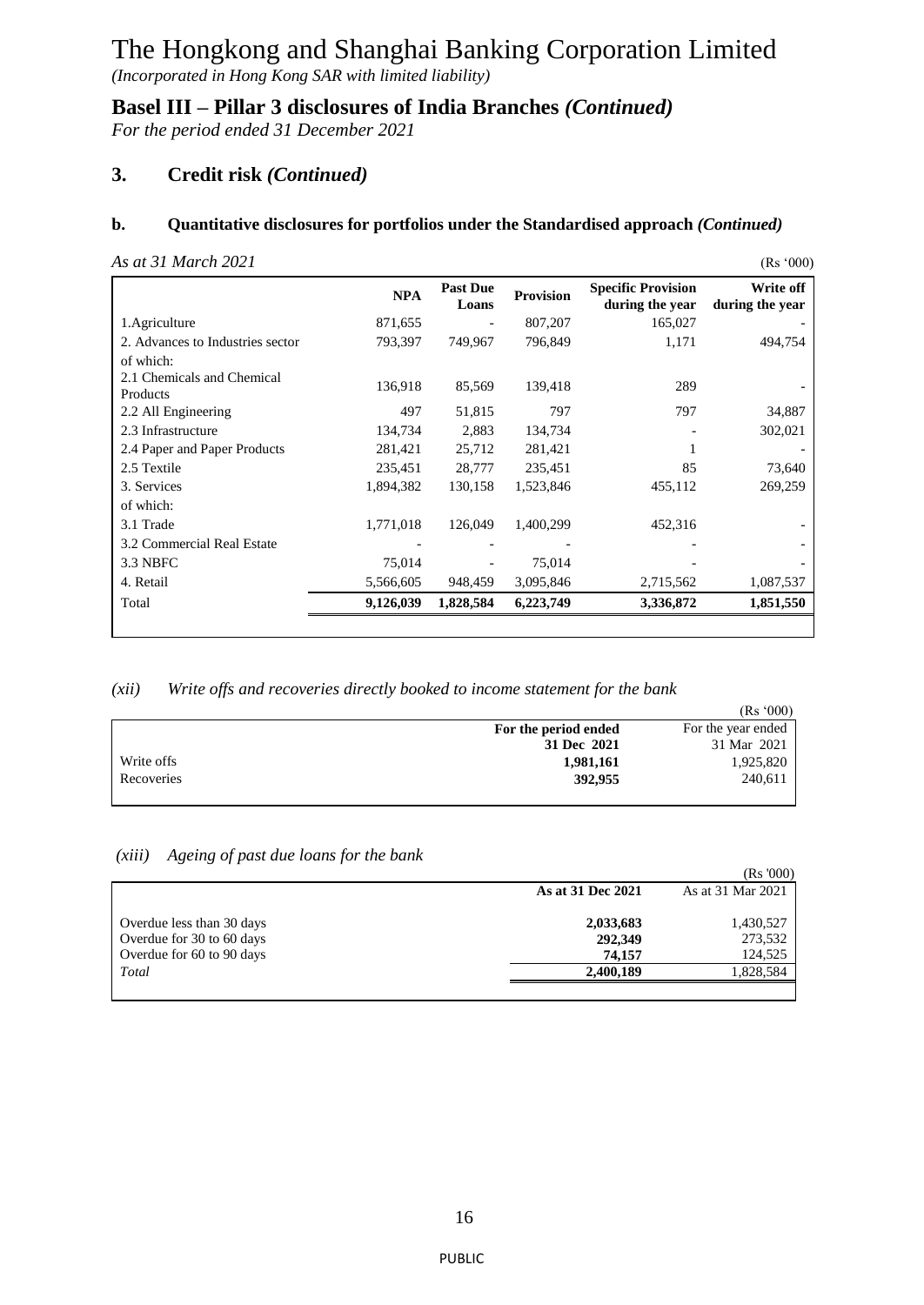*(Incorporated in Hong Kong SAR with limited liability)*

**Basel III – Pillar 3 disclosures of India Branches** *(Continued)*

*For the period ended 31 December 2021*

### **3. Credit risk** *(Continued)*

#### **b. Quantitative disclosures for portfolios under the Standardised approach** *(Continued)*

*(xiv) Amount of NPAs and past due loans by significant geographic areas for the bank*

| As at 31 Dec 2021 |            | (Rs'000)             |
|-------------------|------------|----------------------|
|                   | <b>NPA</b> | <b>Past Due Loan</b> |
| Overseas          |            |                      |
| Domestic          | 5,637,113  | 2,400,189            |
| Total             | 5.637.113  | 2,400,189            |
|                   |            |                      |

| As at 31 March 2021 |            | (Rs'000)      |
|---------------------|------------|---------------|
|                     | <b>NPA</b> | Past Due Loan |
| Overseas            |            |               |
| Domestic            | 9,126,039  | 1,828,584     |
| Total               | 9,126,039  | 1,828,584     |
|                     |            |               |

### **4. Disclosures for portfolios under the Standardised approach**

The Bank uses the following External Credit Assessment Institutions (ECAIs) approved by RBI to calculate its capital adequacy requirements under the Standardised approach to credit risk for Corporate, Bank and Sovereign counterparties.

Domestic ECAIs for external ratings of Indian Corporates:

- a) Credit Analysis and Research Limited (CARE)
- b) CRISIL Limited
- c) India Ratings and Research Private Limited (FITCH)
- d) ICRA Limited
- e) Brickwork Ratings India Pvt Limited
- f) ACUITE
- g) Infomerics

The Bank used the ratings issued by the ECAIs (for both long term and short term facilities) to risk weight both funded as well as non-funded exposures to corporate customers.

The process used by the Bank to transfer public issue ratings onto comparable assets in the banking book is in accordance with RBI Master Circular on Basel-III Capital Regulations dated 01 July 2015.

For assets in the Bank's portfolio that have contractual maturity less than or equal to one year, short term ratings accorded by the chosen credit rating agencies are considered relevant. For other assets, which have a contractual maturity of more than one year, long term ratings accorded by the chosen credit rating agencies are considered relevant.

The mapping of external credit ratings and risk weights for corporate exposures is provided in the grids below: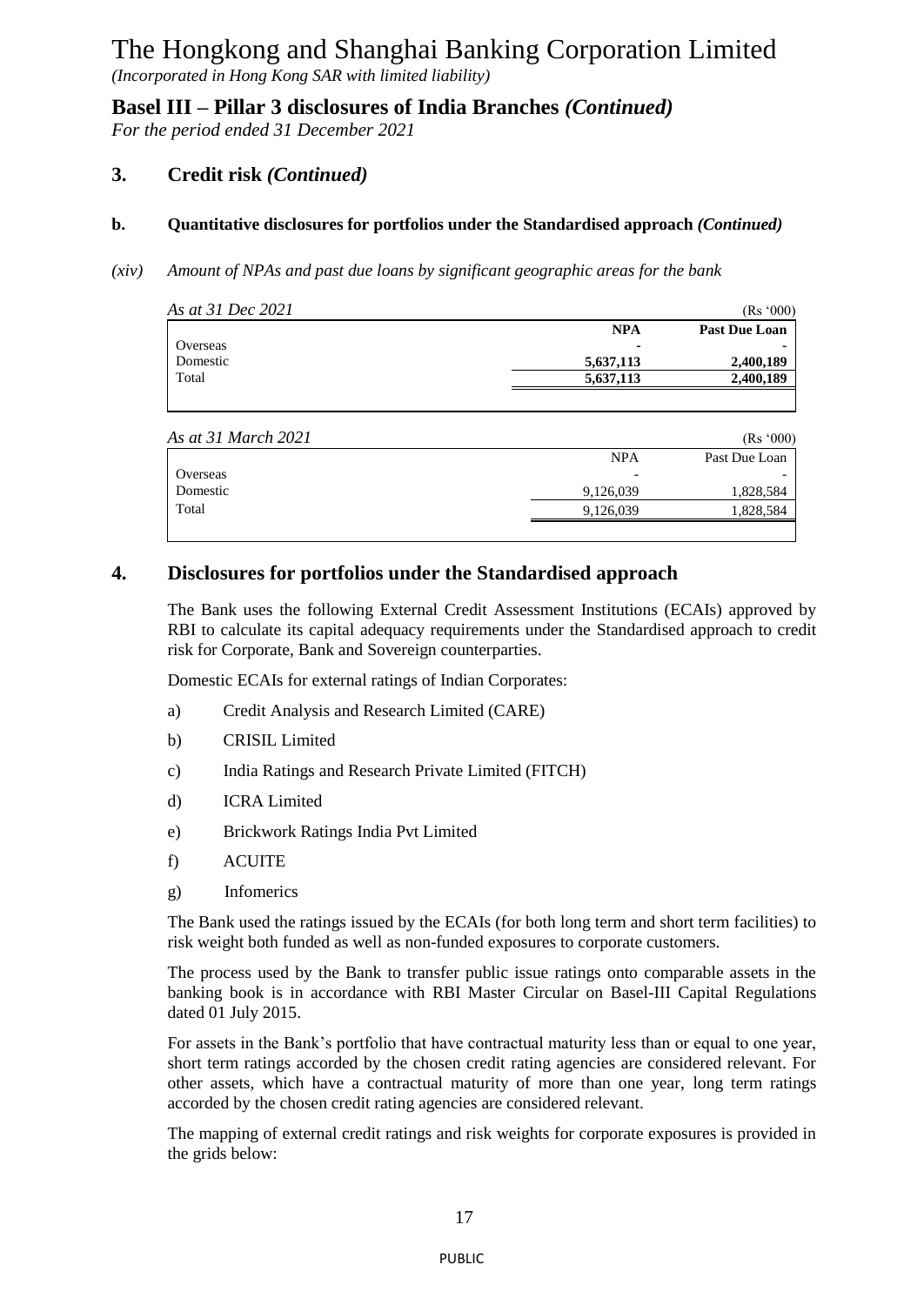*(Incorporated in Hong Kong SAR with limited liability)*

### **Basel III – Pillar 3 disclosures of India Branches** *(Continued)*

*For the period ended 31 December 2021*

### **4. Disclosures for portfolios under the Standardised approach** *(Continued)*

Risk weight mapping of Long term and short term corporate ratings

| <b>Long Term</b><br><b>Ratings of all</b><br><b>ECAIs</b> | <b>Risk</b><br>weights |                 |                           |                      |                  |                              |                        |
|-----------------------------------------------------------|------------------------|-----------------|---------------------------|----------------------|------------------|------------------------------|------------------------|
| <b>AAA</b>                                                | 20%                    |                 |                           |                      |                  |                              |                        |
| AA                                                        | 30%                    |                 |                           |                      |                  |                              |                        |
| A                                                         | 50%                    |                 |                           |                      |                  |                              |                        |
| <b>BBB</b>                                                | 100%                   |                 |                           |                      |                  |                              |                        |
| <b>BB</b> & Below                                         | 150%                   |                 |                           |                      |                  |                              |                        |
| Unrated                                                   | 100%*                  |                 |                           |                      |                  |                              |                        |
|                                                           |                        |                 | <b>Short Term Ratings</b> |                      |                  |                              | <b>Risk</b><br>weights |
| <b>CARE</b>                                               | <b>CRISIL</b>          | <b>FITCH</b>    | <b>ICRA</b>               | <b>BRICKWORK</b>     | <b>ACUITE</b>    | <b>INFOM</b><br><b>ERICS</b> |                        |
| $CARE A1 +$                                               | CRISIL $A1 +$          | FITCH $A1 +$    | $ICRA A1 +$               | <b>BRICKWORK A1+</b> | $ACUITE A1+$     | $IVRA1+$                     | 20%                    |
| <b>CARE A1</b>                                            | <b>CRISIL A1</b>       | <b>FITCH A1</b> | <b>ICRA A1</b>            | <b>BRICKWORK A1</b>  | <b>ACUITE A1</b> | <b>IVR A1</b>                | 30%                    |
| <b>CARE A2</b>                                            | <b>CRISIL A2</b>       | FITCH A2        | <b>ICRA A2</b>            | <b>BRICKWORK A2</b>  | <b>ACUITE A2</b> | <b>IVR A2</b>                | 50%                    |
| CARE A3                                                   | <b>CRISIL A3</b>       | FITCH A3        | <b>ICRA A3</b>            | <b>BRICKWORK A3</b>  | <b>ACUITE A3</b> | IVR A3                       | 100%                   |
| <b>CARE A4</b>                                            |                        | FITCH A4        | <b>ICRA A4</b>            | <b>BRICKWORK A4</b>  | <b>ACUITE A4</b> | <b>IVR A4</b>                | 150%                   |
|                                                           | <b>CRISIL A4</b>       |                 |                           |                      |                  |                              |                        |
| <b>CARED</b>                                              | CRISIL D               | <b>FITCH D</b>  | <b>ICRAD</b>              | <b>BRICKWORK D</b>   | <b>ACUITE D</b>  | <b>IVRD</b>                  | 150%                   |
| Unrated<br>×                                              | Unrated                | Unrated         | Unrated                   | Unrated              | Unrated          | Unrated                      | 100%*                  |

As per RBI guidelines dated 25<sup>th</sup> Aug 2016, Exposures to Corporates, AFCs and NBFC-IFCs having aggregate exposure to banking system > INR 100 crores which are currently rated but becomes unrated subsequently, the risk weights need to be increased to 150% with immediate effect.

In August 2016, RBI issued guidelines for revising the risk weights for unrated exposures to Corporates, AFCs, and NBFC-IFCs having aggregate exposure from banking system > INR 200 crore to 150% from 100%. The implementation of these guidelines was deferred by RBI till 31 March 19, however the same is applicable from April 2019.

The claims on banks incorporated in India and foreign banks branches in India, excluding investment in equity shares and other instruments eligible for capital status *(Investments referred to in paragraph 5.6.1 (i) & (ii) of RBI Master circular on Basel-III Capital Regulations dated 01 July 2015)*, are risk weighted as shown below:

| Claims on Banks Incorporated in India and Foreign Bank Branches in<br>India                                                                           |                                  | <b>Risk Weights%</b> |
|-------------------------------------------------------------------------------------------------------------------------------------------------------|----------------------------------|----------------------|
| Level of Common Equity Tier 1 capital (CET1) including applicable<br>capital conservation buffer (CCB) (%) of the investee bank (where<br>applicable) | <b>Scheduled</b><br><b>Banks</b> | <b>Other Banks</b>   |
| Applicable Minimum CET1 + Applicable CCB and above                                                                                                    | 20%                              | 100%                 |
| Applicable Minimum CET1 + CCB = 75% and <100% of applicable CCB                                                                                       | 50%                              | 150%                 |
| Applicable Minimum CET1 + CCB = 50% and $\langle 75\% \rangle$ of applicable CCB                                                                      | 100%                             | 250%                 |
| Applicable Minimum CET1 + CCB = 0% and $\langle 50\%$ of applicable CCB                                                                               | 150%                             | 350%                 |
| Minimum CET1 less than applicable minimum                                                                                                             | 625%                             | 625%                 |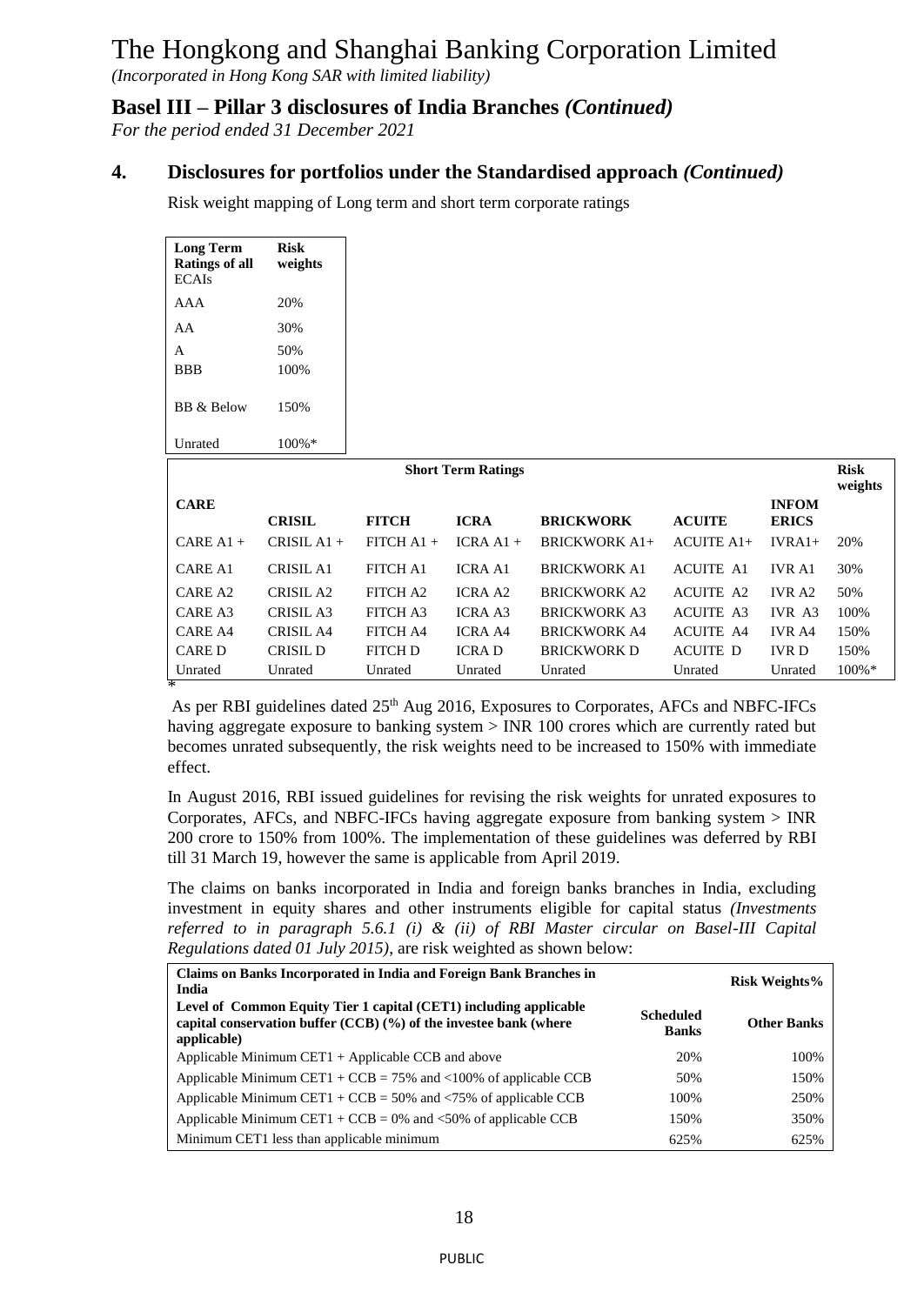*(Incorporated in Hong Kong SAR with limited liability)*

### **Basel III – Pillar 3 disclosures of India Branches** *(Continued)*

*For the period ended 31 December 2021*

## **4. Disclosures for portfolios under the Standardised approach** *(Continued)*

International ECAIs for external ratings of Foreign Banks, Foreign Sovereigns, Foreign Public Sector Entities and Non-Resident Corporates:

- a) Fitch Ratings;
- b) Moodys; and
- c) Standard & Poor's Ratings Services (S&P)

The mapping of external credit ratings and risk weights for the above entities are provided in the grids below:

Risk weight mapping of foreign banks

| <b>S&amp;P</b> and Fitch ratings | AAA to AA | А   | <b>BBB</b> | BB to B | Below B | Unrated |
|----------------------------------|-----------|-----|------------|---------|---------|---------|
| Moody's rating                   | Aaa to Aa | A   | Baa        | Ba to B | Below B | Unrated |
| Risk weight                      | 20%       | 50% | 50%        | 100%    | 150%    | 50%     |

Risk weight mapping of foreign sovereigns / foreign central banks

| <b>S&amp;P</b> and Fitch ratings | AAA to AA | А   | <b>BBB</b> | BB to B | Below B | Unrated |
|----------------------------------|-----------|-----|------------|---------|---------|---------|
| Moody's rating                   | Aaa to Aa | А   | Baa        | Ba to B | Below B | Unrated |
| Risk weight                      | 0%        | 20% | 50%        | 100%    | 150%    | 100%    |

Risk weight mapping of foreign public sector entities

| S&P and Fitch ratings | AAA to AA | A   | <b>BBB</b> | Below BB | Unrated |
|-----------------------|-----------|-----|------------|----------|---------|
| Moody's rating        | Aaa to Aa | A   | Baa to Ba  | Below Ba | Unrated |
| Risk weight           | 20%       | 50% | 100%       | 150%     | 100%    |

Risk weight mapping of non-resident corporates

| <b>S&amp;P</b> and Fitch ratings | AAA to AA | Α   | <b>BBB</b> | <b>Below BB</b> | Unrated |
|----------------------------------|-----------|-----|------------|-----------------|---------|
| Moody's rating                   | Aaa to Aa | А   | Baa to Ba  | Below Ba        | Unrated |
| Risk weight                      | 20%       | 50% | 100%       | 150%            | 100%    |

*Exposure under various risk buckets (post Credit Risk Mitigants)* 

|                                                            |                   | (Rs'000)          |
|------------------------------------------------------------|-------------------|-------------------|
|                                                            | As at 31 Dec 2021 | As at 31 Mar 2021 |
| Below 100% risk weight                                     | 1,622,663,959     | 1,598,603,985     |
| 100% risk weight                                           | 326,959,502       | 341, 264, 775     |
| Above 100% risk weight                                     | 314,627,396       | 234,159,017       |
| Deductions*                                                | (298, 230)        | (325, 468)        |
| <b>Total</b>                                               | 2,263,952,627     | 2,173,702,309     |
| *Deduction represents amounts deducted from Tier I Capital |                   |                   |

Note: *Exposure comprises of Loans & Advances, Credit equivalent of guarantees, acceptances, letter of credit, other Non-Market Related off balance sheet obligations, credit equivalent of derivative exposures post Credit Risk Mitigants (CRM).* 

*\*As per RBI guidelines as on 01 March 2016, DTA which was deducted from CET1 capital, can be recognised in the CET1 up to a limit of 10% of Bank's CET1 capital (after application of regulatory adjustments mentioned in RBI Master Circular on Basel-III Capital Regulations dated 01 July 2015.). Currently DTA is 1.83% of Bank's CET1 capital. Accordingly, there is no deduction on account of DTA for 31 Dec 21.*